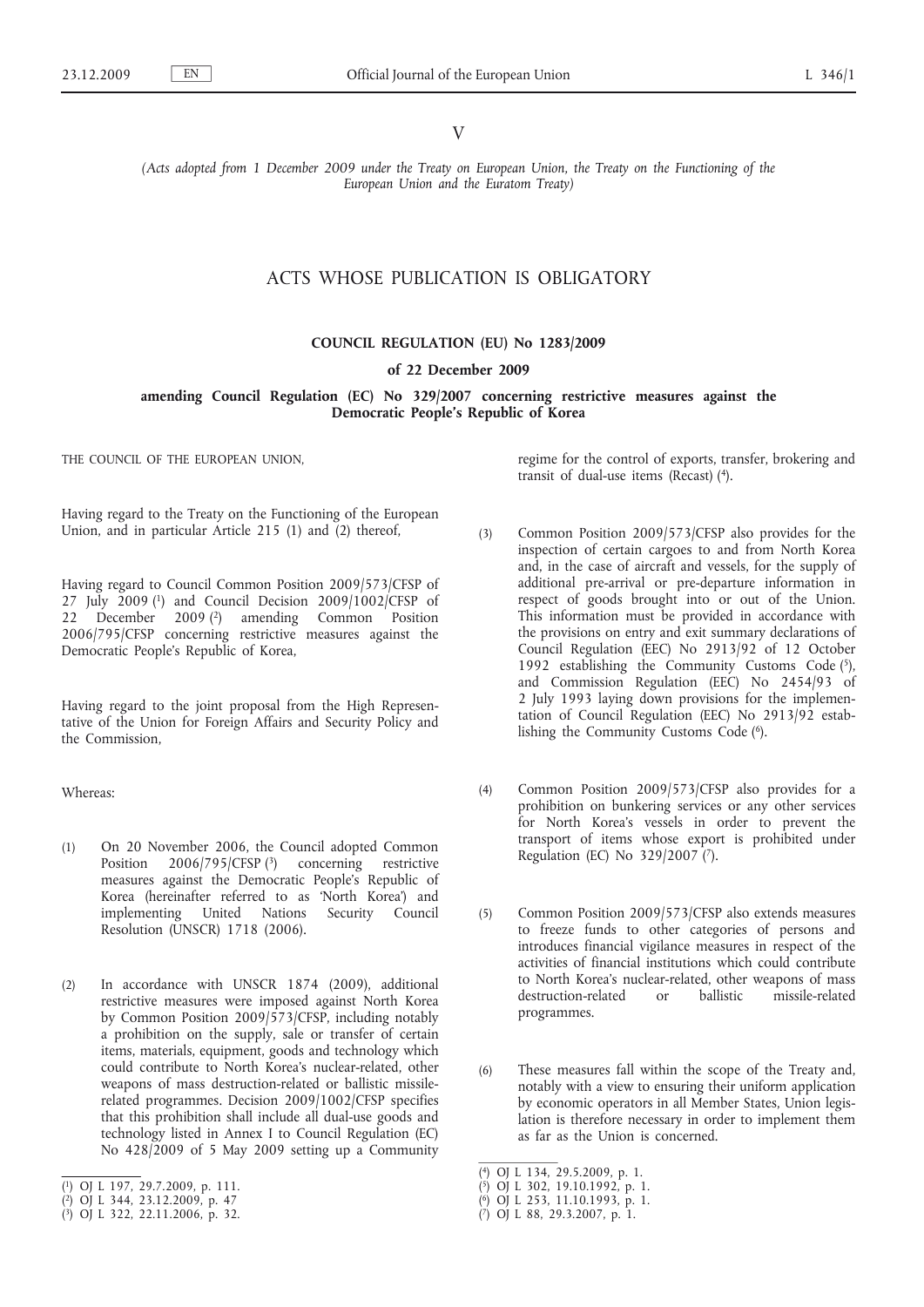- (7) Regulation (EC) No 329/2007 should therefore be amended accordingly.
- (8) Any processing of personal data of natural persons under this Regulation should respect Regulation (EC) No 45/2001 of the European Parliament and of the Council of 18 December 2000 on the protection of individuals with regard to the processing of personal data by the Community institutions and bodies and on the free movement of such data (1) and Directive 95/46/EC of the European Parliament and of the Council of 24 October 1995 on the protection of individuals with regard to the processing of personal data and on the free movement of such data (2).
- (9) In order to ensure that the measures provided for in this Regulation are effective, this Regulation should enter into force immediately,

HAS ADOPTED THIS REGULATION:

### *Article 1*

Regulation (EC) No 329/2007 is hereby amended as follows:

1. Article 1(8) shall be replaced by the following:

'8. "territory of the Union" means the territories of the Member States to which the Treaty is applicable, under the conditions laid down in the Treaty, including their airspace.';

2. Article 2 shall be replaced by the following:

*'Article 2*

- 1. It shall be prohibited:
- (a) to sell, supply, transfer or export, directly or indirectly, the goods and technology, including software, listed in Annexes I and Ia, whether or not originating in the Union, to any natural or legal person, entity or body in, or for use in North Korea;
- (b) to participate, knowingly and intentionally, in activities the object or effect of which is to circumvent the prohibition referred to in point (a).

2. Annex I shall include all items, materials, equipment, goods and technology, including software, which are dualuse items or technology as defined in Regulation (EC) No 428/2009 (1).

( 1) OJ L 8, 12.1.2001, p. 1.

Annex Ia shall include other items, materials, equipment, goods and technology which could contribute to North Korea's nuclear-related, other weapons of mass destruction-related or ballistic missile-related programmes.

3. It shall be prohibited to purchase, import or transport the goods and technology listed in Annexes I and Ia from North Korea, whether the item concerned originates or not in North Korea.

( 1) OJ L 134, 29.5.2009, p. 1.';

 $\frac{1}{2}$ 

- 3. Article 3(1) shall be replaced by the following:
	- '1. It shall be prohibited:
	- (a) to provide, directly or indirectly, technical assistance related to goods and technology listed in the EU Common List of Military Equipment or in Annexes I and Ia, and to the provision, manufacture, maintenance and use of goods listed in the EU Common List of Military Equipment or in Annexes I and Ia to any natural or legal person, entity or body in, or for use in, North Korea;
	- (b) to provide, directly or indirectly, financing or financial assistance related to goods and technology listed in the EU Common List of Military Equipment or in Annexes I and Ia, including in particular grants, loans and export credit insurance, for any sale, supply, transfer or export of such items, or for any provision of related technical assistance to any natural or legal person, entity or body in, or for use in, North Korea;
	- (c) to obtain, directly or indirectly, technical assistance related to goods and technology listed in the EU Common List of Military Equipment or in Annexes I and Ia, and to the provision, manufacture, maintenance and use of goods listed in the EU Common List of Military Equipment or in Annexes I and Ia from any natural or legal person, entity or body in, or for use in, North Korea;
	- (d) to obtain, directly or indirectly, financing or financial assistance related to goods and technology listed in the EU Common List of Military Equipment or in Annexes I and Ia, including in particular grants, loans and export credit insurance, for any sale, supply, transfer or export of such items, or for any provision of related technical assistance from any natural or legal person, entity or body in, or for use in, North Korea;
	- (e) to participate, knowingly and intentionally, in activities, the object or effect of which is to circumvent the prohibitions referred to in points (a), (b), (c) and (d).';

<sup>(</sup> 2) OJ L 281, 23.11.1995, p. 31.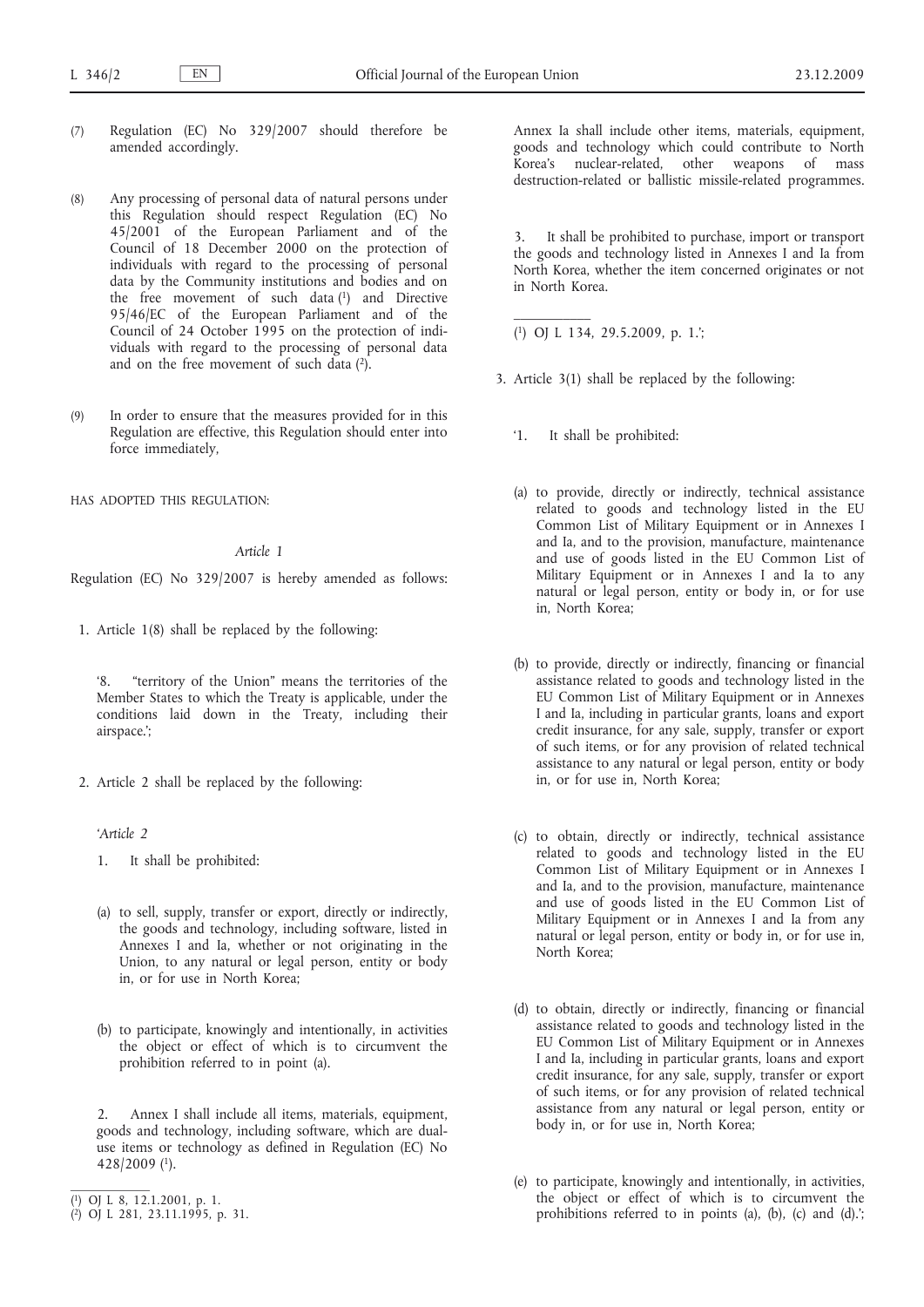4. The following Article shall be inserted:

### *'Article 3a*

1. In order to prevent the transfer of goods and technology listed in Annexes I and Ia which could contribute to North Korea's nuclear-related, other weapons of mass destruction-related or ballistic missile-related programmes, or of the luxury goods listed in Annex III, cargo aircraft and merchant vessels to and from North Korea and North Korean vessels shall be required to submit pre-arrival or pre-departure information, for all goods brought into or out of the Union, to the competent customs authorities of the Member State concerned.

The rules governing the obligation to provide pre-arrival or pre-departure information, in particular the time limits to be respected and data to be required, shall be as laid down in the applicable provisions concerning entry and exit summary declarations as well as customs declarations in Regulation (EC) No 648/2005 of the European Parliament and of the Council of 13 April 2005 amending Council Regulation (EEC) No 2913/92 establishing the Community Customs Code (1), and Commission Regulation (EC) No 1875/2006 of 18 December 2006 amending Regulation (EEC) No 2454/93 laying down provisions for the implementation of Council Regulation (EEC) No 2913/92 establishing the Community Customs Code (2).

Furthermore, cargo aircraft and merchant vessels to and from North Korea, or their representatives, shall declare whether the goods are covered by this Regulation and, if their export is subject to authorisation, specify the particulars of the export licence granted.

Until 31 December 2010 the entry and exit summary declarations and the required additional elements referred to in this Article may be submitted in written form using commercial, port or transport information, provided that it contains the necessary particulars.

As from 1 January 2011, the required additional elements referred to in this Article shall be submitted either in written form or using the entry and exit summary declarations as appropriate.

2. The provision by nationals of Member States or from the territories of Member States of bunkering or ship supply services, or any other servicing of vessels, to North Korean vessels is prohibited where the providers of the service have information, including from the competent customs authorities on the basis of the pre-arrival and predeparture information referred to in paragraph 1, that provides reasonable grounds to believe that the vessels carry items whose supply, sale, transfer or export is prohibited under this Regulation, unless the provision of such services is necessary for humanitarian purposes.

- ( 1) OJ L 117, 4.5.2005, p. 13. ( 2) OJ L 360, 19.12.2006, p. 64.';
- 5. Article 6 shall be replaced by the following:

### *'Article 6*

1. All funds and economic resources belonging to, owned, held or controlled by the persons, entities and bodies listed in Annex IV shall be frozen. Annex IV shall include the persons, entities and bodies designated by the Sanctions Committee or the UN Security Council in accordance with paragraph 8(d) of UNSCR 1718 (2006).

2. All funds and economic resources belonging to, owned, held or controlled by the persons, entities and bodies listed in Annex V shall be frozen. Annex V shall include persons, entities and bodies not listed in Annex IV, who, in accordance with points (b) and (c) of Article 4(1) of Common Position 2006/795/CFSP, have been identified by the Council:

- (a) as responsible for North Korean nuclear-related, other weapons of mass destruction-related or ballistic missilerelated programmes, as well as persons or bodies acting in their name or on their instructions and entities owned or controlled by them; or
- (b) as providing financial services or the transfer to, through, or from the territory of the Union, or involving nationals of Member States or entities organised under their laws, or persons or financial institutions in the territory of the Union, of any financial or other assets or resources that could contribute to North Korean nuclear-related, other weapons of mass destruction-related or ballistic missile-related programmes, as well as persons or bodies acting in their name or on their instructions and entities owned or controlled by them.

Annex V shall be reviewed at regular intervals and at least every 12 months.

3. Annexes IV and V shall include, where available, information on listed natural persons for the purpose of identifying sufficiently the persons concerned.

Such information may include:

- (a) surname and given names, including alias names and titles, if any;
- (b) date and place of birth;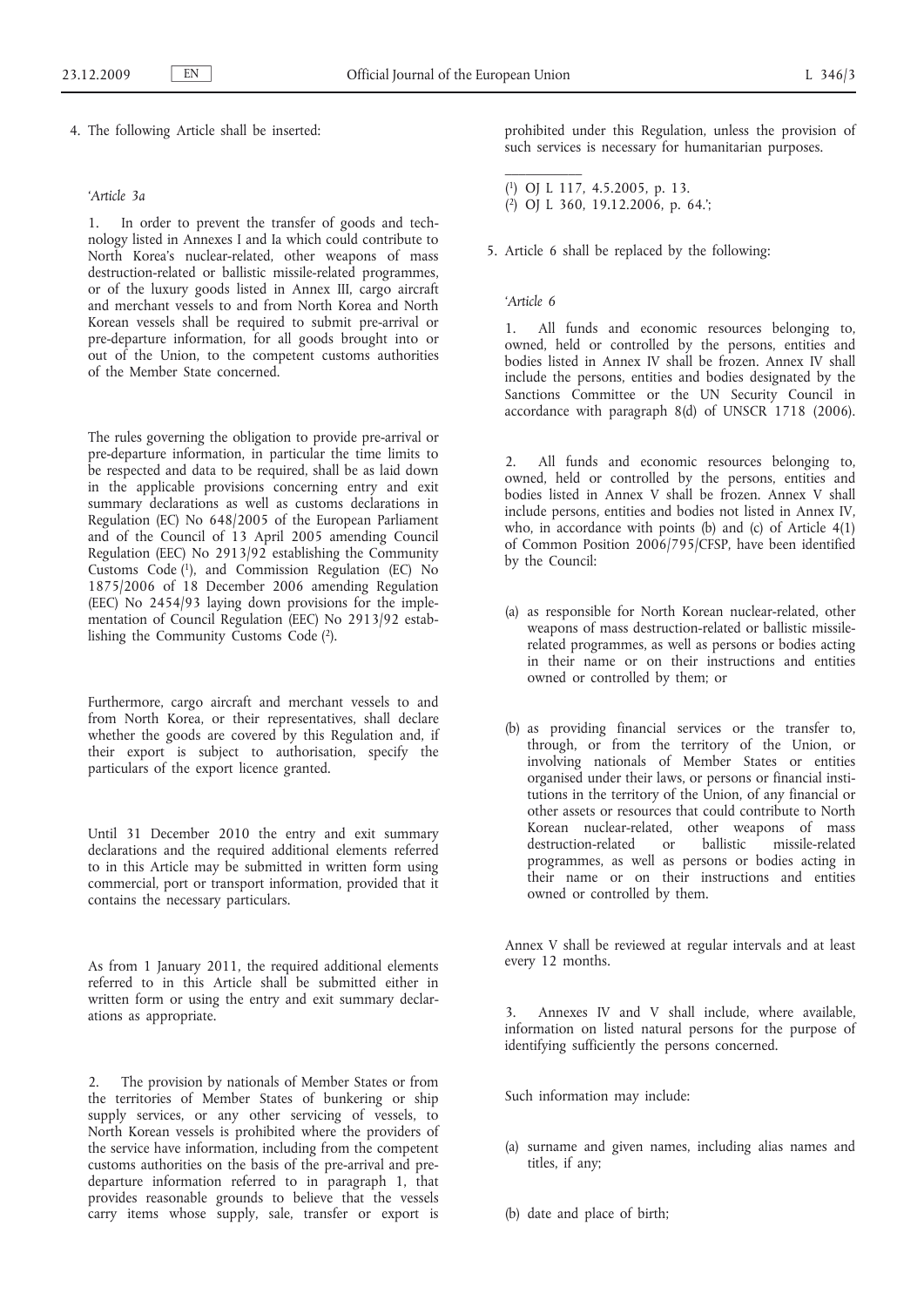- (c) nationality;
- (d) passport and identity card numbers;
- (e) fiscal and social security numbers;
- (f) gender;
- (g) address or other information on whereabouts;
- (h) function or profession;
- (i) date of designation.

Annexes IV and V shall also include the grounds for listing, such as occupation.

Annexes IV and V may also include information for identification purposes as set out in this paragraph on family members of the persons listed, provided that this information is necessary in a specific case for the sole purpose of verifying the identity of the listed natural person concerned.

4. No funds or economic resources shall be made available, directly or indirectly, to or for the benefit of the natural or legal persons, entities or bodies listed in Annexes IV and V.

5. The participation, knowingly and intentionally, in activities the object or effect of which is, directly or indirectly, to circumvent the measures referred to in paragraphs 1 and 2 shall be prohibited.';

6. Article 7 shall be replaced by the following:

### *'Article 7*

1. By way of derogation from Article 6, the competent authorities of the Member States, as indicated on the websites listed in Annex II, may authorise, under such conditions as they deem appropriate, the release of certain frozen funds or economic resources or the making available of certain funds or economic resources, if the following conditions are met:

- (a) the competent authority concerned has determined that the funds or economic resources are:
	- (i) necessary to satisfy the basic needs of persons listed in Annexes IV or V and their dependent family members, including payments for foodstuffs, rent or mortgage, medicines and medical treatment, taxes, insurance premiums, and public utility charges;
- (ii) intended exclusively for payment of reasonable professional fees and reimbursement of incurred expenses associated with the provision of legal services; or
- (iii) intended exclusively for payment of fees or service charges for routine holding or maintenance of frozen funds or economic resources; and
- (b) where the authorisation concerns a person, entity and body listed in Annex IV, the Member State concerned has notified the Sanctions Committee of that determination and its intention to grant an authorisation, and the Sanctions Committee has not objected to that course of action within five working days of notification.

2. By way of derogation from Article 6, the competent authorities of the Member States, as indicated on the websites listed in Annex II, may authorise the release of certain frozen funds or economic resources or the making available of certain frozen funds or economic resources, after having determined that the funds or economic resources are necessary for extraordinary expenses, provided that

- (a) where the authorisation concerns a person, entity or body listed in Annex IV, the Sanctions Committee has been notified of this determination by the Member State concerned and that the determination has been approved by that Committee, and
- (b) where the authorisation concerns a person, entity or body listed in Annex V, the Member State concerned has notified other Member States and the Commission of the grounds on which it considers that a specific authorisation should be granted, at least two weeks prior to the authorisation.

The Member State concerned shall inform other Member States and the Commission of any authorisation granted under paragraphs 1 and 2.';

7. Article 8 shall be replaced by the following:

*'Article 8*

By way of derogation from Article 6, the competent authorities of the Member States, as indicated on the websites listed in Annex II, may authorise the release of certain frozen funds or economic resources, if the following conditions are met:

(a) the funds or economic resources are the subject of a judicial, administrative or arbitral lien established prior to the date on which the person, entity or body referred to in Article 6 was designated, or of a judicial, administrative or arbitral judgement rendered prior to that date;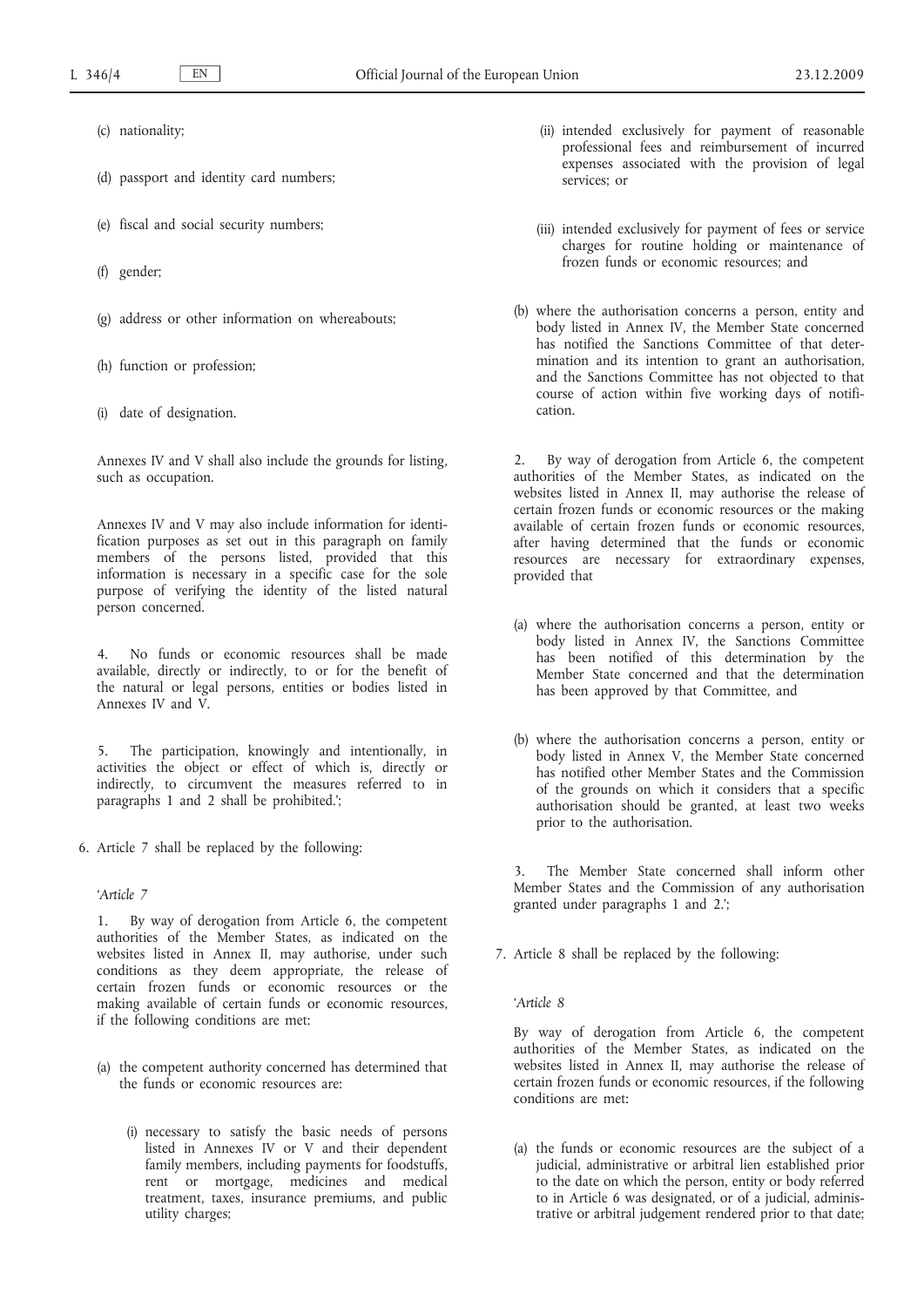- (b) the funds or economic resources will be used exclusively to satisfy claims secured by such a lien or recognised as valid in such a judgement, within the limits set by applicable laws and regulations governing the rights of persons having such claims;
- (c) the lien or judgement is not for the benefit of a person, entity or body listed in Annexes IV or V;
- (d) recognising the lien or judgement is not contrary to public policy in the Member State concerned; and
- (e) the lien or judgement in respect of persons, entities and bodies listed in Annex IV has been notified by the Member State concerned to the Sanctions Committee.';
- 8. Article 9 shall be replaced by the following:

### *'Article 9*

1. Article 6(4) shall not prevent financial or credit institutions in the Union from crediting frozen accounts where they receive funds transferred by third parties to the account of a listed natural or legal person, entity or body, provided that any additions to such accounts will also be frozen. The financial or credit institution shall inform the competent authorities about such transactions without delay.

2. Article 6(4) shall not apply to the addition to frozen accounts of:

- (a) interest or other earnings on those accounts; or
- (b) payments due under contracts, agreements or obligations that were concluded or arose prior to the date on which the person, entity or body referred to in Article 6 was designated,

provided that any such interest, other earnings and payments are frozen in accordance with Article 6(1) or  $6(2)$ :

9. Article 11 shall be replaced by the following:

### *'Article 11*

1. The freezing of funds and economic resources or the refusal to make funds or economic resources available, carried out in good faith on the basis that such action is in accordance with this Regulation, shall not give rise to liability of any kind on the part of the natural or legal person or entity or body implementing it, or its directors or employees, unless it is proved that the funds and economic resources were frozen or withheld as a result of negligence.

2. The prohibitions set out in point (b) of Article 3(1) and in Article 6(4) shall not give rise to any kind of liability on the part of the natural or legal persons, entities or bodies concerned, if they did not know, and had no reasonable cause to suspect, that their actions would infringe these prohibitions.';

10. The following Article shall be inserted:

*'Article 11a*

1. Credit and financial institutions which fall within the scope of Article 16 shall, in their activities with credit and financial institutions referred to in paragraph 2, and in order to prevent such activities contributing to North Korea's nuclear-related, other weapons of mass destruction-related or ballistic missile-related programmes:

- (a) exercise continuous vigilance over account activity, particularly by means of their programmes on customer due diligence and obligations relating to the prevention of money-laundering and the financing of terrorism;
- (b) require that in payment instructions all information fields which relate to the originator and beneficiary of the transaction in question be completed and, if that information is not supplied, refuse the transaction;
- (c) maintain all records of transactions for a period of five years and make them available to national authorities on request; and
- (d) if they suspect or have reasonable grounds to suspect that funds are related to proliferation financing, promptly report their suspicions to the financial intelligence unit (FIU) or another competent authority designated by the Member State concerned, as indicated on the websites listed in Annex II, without prejudice to Article 3(1) or Article 6. The FIU or another competent authority shall serve as a national centre for receiving and analysing suspicious transaction reports regarding potential proliferation financing. The FIU or other such competent authority shall have access, directly or indirectly, on a timely basis to the financial, administrative and law enforcement information that it requires in order to properly undertake this function, including the analysis of suspicious transaction reports.

2. The measures set out in paragraph 1 shall apply to credit and financial institutions in their activities with:

- (a) credit and financial institutions domiciled in North Korea;
- (b) branches and subsidiaries falling within the scope of Article 16 of credit and financial institutions domiciled in North Korea, as listed in Annex VI;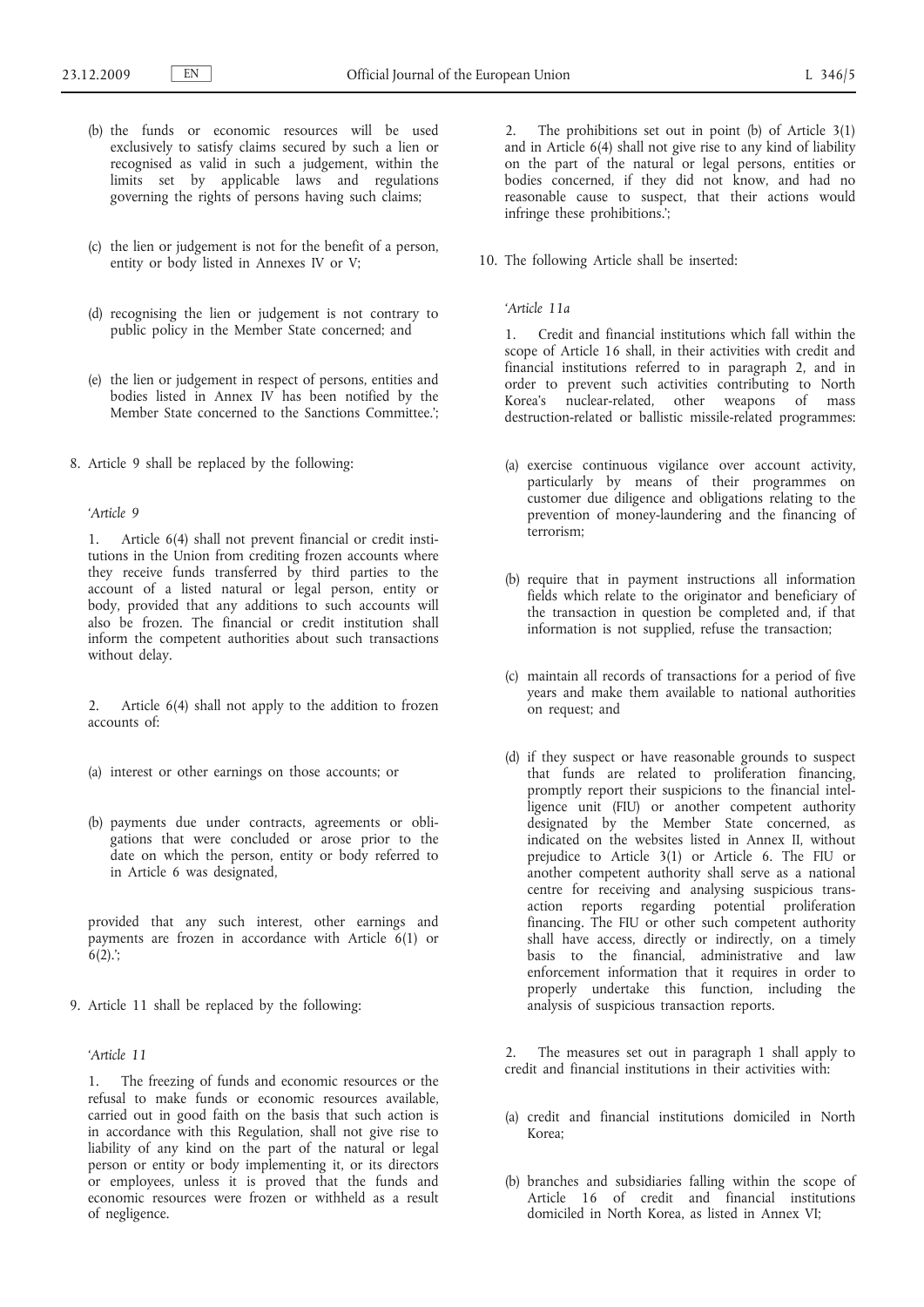- (c) branches and subsidiaries falling outside the scope of Article 16 of credit and financial institutions domiciled in North Korea, as listed in Annex VI; and
- (d) credit and financial institutions that are neither domiciled in North Korea nor fall within the scope of Article 16 but are controlled by persons or entities domiciled in North Korea, as listed in Annex VI.';
- 11. Article 13 shall be replaced by the following:

*'Article 13*

- 1. The Commission shall be empowered to:
- (a) amend Annex Ia on the basis of determinations made by either the Sanctions Committee or the UN Security Council and, where appropriate, add the reference numbers taken from the Combined Nomenclature as set out in Annex I to Regulation (EEC) No 2658/87;
- (b) amend Annex II on the basis of information supplied by Member States;
- (c) amend Annex III in order to refine or adapt the list of goods included therein, according to any definition or guidelines that may be promulgated by the Sanctions Committee or to add the reference numbers taken from the Combined Nomenclature as set out in Annex I to Regulation (EEC) No 2658/87, if necessary or appropriate;
- (d) amend Annex IV on the basis of determinations made by either the Sanctions Committee or the UN Security Council; and
- (e) amend Annexes V and VI in accordance with decisions taken concerning Annexes II, III, IV and V to Common Position 2006/795/CFSP.

2. The Commission shall process personal data in order to carry out the tasks incumbent on it under this Regulation and in accordance with the provisions of Regulation (EC) No 45/2001 of the European Parliament and of the Council of 18 December 2000 on the protection of individuals with regard to the processing of personal data by the Community institutions and bodies and on the free movement of such data (1).

( 1) OJ L 8, 12.1.2001, p. 1.';

12. Article 16 shall be replaced by the following:

*'Article 16*

 $\mathcal{L}=\mathcal{L}$ 

This Regulation shall apply:

- (a) within the territory of the Union;
- (b) on board any aircraft or any vessel under the jurisdiction of a Member State;
- (c) to any person inside or outside the territory of the Union who is a national of a Member State;
- (d) to any legal person, entity or body which is incorporated or constituted under the law of a Member State;
- (e) to any legal person, entity or body in respect of any business done in whole or in part within the Union.';
- 13. Annex I shall be replaced by the text in Annex I to this Regulation;
- 14. Annex IV shall be replaced by the text in Annex II to this Regulation;
- 15. The text in Annex III to this Regulation shall be added as Annex V;
- 16. The text in Annex IV to this Regulation shall be added as Annex VI.

### *Article 2*

This Regulation shall enter into force on the day of its publication in the *Official Journal of the European Union*.

This Regulation shall be binding in its entirety and directly applicable in all Member States.

Done at Brussels, 22 December 2009.

*For the Council The President* A. CARLGREN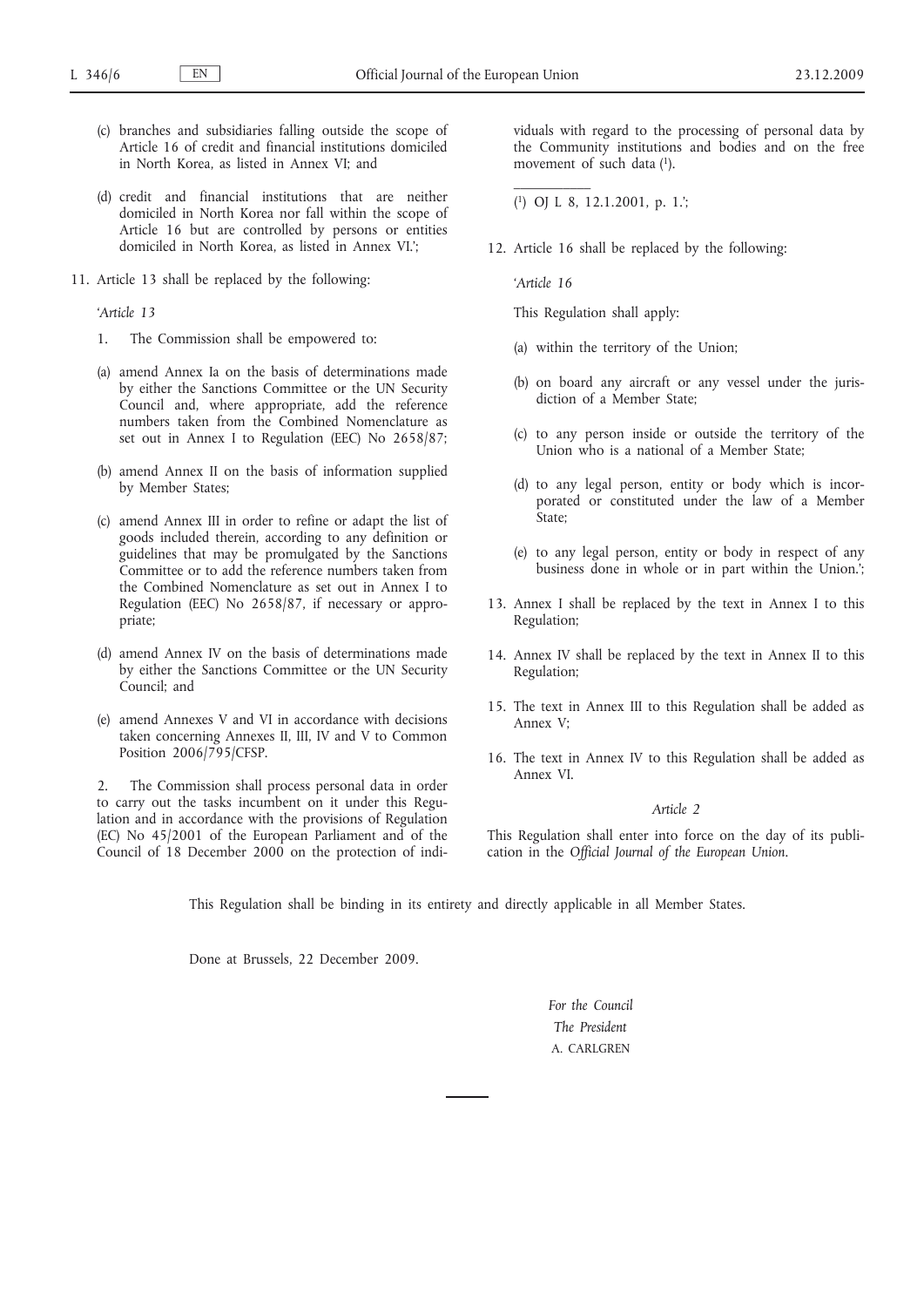### *ANNEX I*

### *'ANNEX I*

## **GOODS AND TECHNOLOGY REFERRED TO IN ARTICLES 2 AND 3**

All goods and technology listed in Annex I to Regulation (EC) No 428/2009.

#### *ANNEX Ia*

#### **GOODS AND TECHNOLOGY REFERRED TO IN ARTICLES 2 AND 3**

Other items, materials, equipment, goods and technology which could contribute to North Korea's nuclear-related, other weapons of mass destruction-related or ballistic missile-related programmes.

- 1. Unless otherwise stated, reference numbers used in the column entitled "Description" refer to the descriptions of dual use items and technology set out in Annex I to Regulation (EC) No 428/2009.
- 2. A reference number in the column entitled "Related item from Annex I to Regulation (EC) No 428/2009" means that the characteristics of the item described in the column "Description" lie outside the parameters set out in the description of the dual use entry referred to.
- 3. Definitions of terms between "single quotation marks" are given in a technical note to the relevant item.
- 4. Definitions of terms between "double quotation marks" can be found in Annex I to Regulation (EC) No 428/2009.

#### **GENERAL NOTES**

- 1. The object of the prohibitions contained in this Annex should not be defeated by the export of any non-prohibited goods (including plants) containing one or more prohibited components when the prohibited component or components are the principal element of the goods and can feasibly be removed or used for other purposes.
	- *N.B.: In judging whether the prohibited component or components are to be considered the principal element, it is necessary to weigh the factors of quantity, value and technological know-how involved and other special circumstances which might establish the prohibited component or components as the principal element of the goods being procured.*
- 2. Goods specified in this Annex include both new and used goods.

### **GENERAL TECHNOLOGY NOTE (GTN)**

### (To be read in conjunction with Part C)

- 1. The sale, supply, transfer or export of "technology" which is "required" for the "development", "production" or "use" of goods the sale, supply, transfer or export of which is prohibited in Part A (Goods) below, is prohibited in accordance with the provisions of Part B.
- 2. The "technology" "required" for the "development", "production" or "use" of prohibited goods remains under prohibition even when applicable to non-prohibited goods.
- 3. Prohibitions do not apply to that "technology" which is the minimum necessary for the installation, operation, maintenance (checking) and repair of those goods which are not prohibited.
- 4. Prohibitions on "technology" transfer do not apply to information "in the public domain", to "basic scientific research" or to the minimum necessary information for patent applications.

#### A. GOODS

### **NUCLEAR MATERIALS, FACILITIES, AND EQUIPMENT**

I.A0. **Goods**

| No       | Description                                                                                                                                    | Related item from<br>Annex I to<br>Regulation (EC)<br>No 428/2009 |
|----------|------------------------------------------------------------------------------------------------------------------------------------------------|-------------------------------------------------------------------|
| I.A0.001 | Hollow cathode lamps as follows:<br>a. Iodine hollow cathode lamps with windows in pure silicon or quartz;<br>b. Uranium hollow cathode lamps. |                                                                   |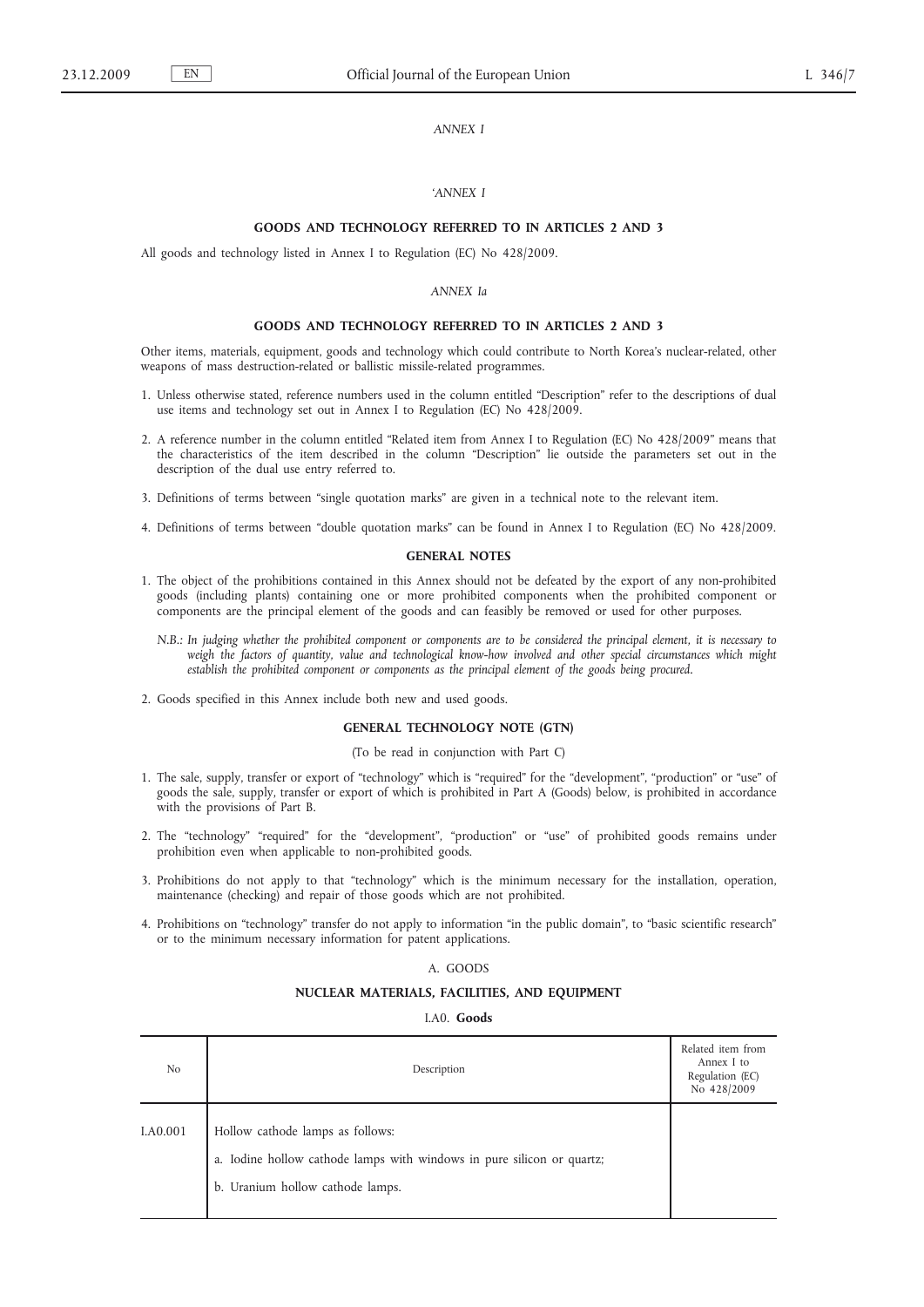| No       | Description                                                                                                                                                                                                                                                                                                                                                                           | Related item from<br>Annex I to<br>Regulation (EC)<br>No 428/2009 |
|----------|---------------------------------------------------------------------------------------------------------------------------------------------------------------------------------------------------------------------------------------------------------------------------------------------------------------------------------------------------------------------------------------|-------------------------------------------------------------------|
| I.A0.002 | Faraday isolators in the wavelength range 500 nm $-$ 650 nm                                                                                                                                                                                                                                                                                                                           |                                                                   |
| I.A0.003 | Optical gratings in the wavelength range $500$ nm $-650$ nm                                                                                                                                                                                                                                                                                                                           |                                                                   |
| I.A0.004 | Optical fibres in the wavelength range $500$ nm $-650$ nm coated with anti-reflecting<br>layers in the wavelength range<br>500 nm - 650 nm and having a core diameter greater than 0,4 mm but not<br>exceeding 2 mm.                                                                                                                                                                  |                                                                   |
| LA0.005  | Nuclear reactor vessel components and testing equipment, other than those specified<br>in 0A001, as follows:<br>a. Seals:<br>b. Internal components;<br>c. Sealing, testing and measurement equipment.                                                                                                                                                                                | 0A001                                                             |
| I.A0.006 | Nuclear detection systems, other than those specified in 0A001.j. or<br>1A004.c., for detection, identification or quantification of radioactive materials or<br>radiation of nuclear origin and specially designed components thereof.<br>N.B: For personal equipment refer to I.A1.004 below.                                                                                       | 0A001.j.<br>1A004.c.                                              |
| I.A0.007 | Bellows-sealed valves other than those specified in 0B001.c.6., 2A226 or 2B350,<br>made of aluminium alloy or stainless steel type 304, 304L or 316L.                                                                                                                                                                                                                                 | 0B001.c.6.2A226<br>2B350                                          |
| I.A0.008 | Laser mirrors, other than those specified in 6A005.e., consisting of substrates having a<br>thermal expansion coefficient of $10^{-6}$ K <sup>-1</sup> or less at 20 °C (e.g. fused silica or sapphire).<br>Note: This item does not cover optical systems specially designed for astronomical applications,<br>except if the mirrors contain fused silica.                           | 0B001.g.5.<br>6A005.e.                                            |
| I.A0.009 | Laser lenses, other than those specified in 6A005.e.2, consisting of substrates having a<br>thermal expansion coefficient of $10^{-6}$ K <sup>-1</sup> or less at 20 °C (e.g. fused silica).                                                                                                                                                                                          | 0B001.g.<br>6A005.e.2.                                            |
| I.A0.010 | Pipes, piping, flanges, fittings made of, or lined with nickel, or nickel alloy containing<br>more than 40 % nickel by weight, other than those specified in 2B350.h.1.                                                                                                                                                                                                               | 2B350                                                             |
| I.A0.011 | Vacuum pumps other than those specified in 0B002.f.2. or 2B231, as follows:<br>a. Turbo-molecular pumps having a flow-rate equal to or greater than 400 $1/s$ ;<br>b. Roots type vacuum roughing pumps having a volumetric aspiration flow-rate<br>greater than 200 m <sup>3</sup> /h;<br>c. Bellows-sealed, scroll, dry compressor, and bellows-sealed, scroll, dry vacuum<br>pumps. | 0B002.f.2.<br>2B231                                               |
| I.A0.012 | Shielded enclosures for the manipulation, storage and handling of radioactive<br>substances (hot cells).                                                                                                                                                                                                                                                                              | 0B006                                                             |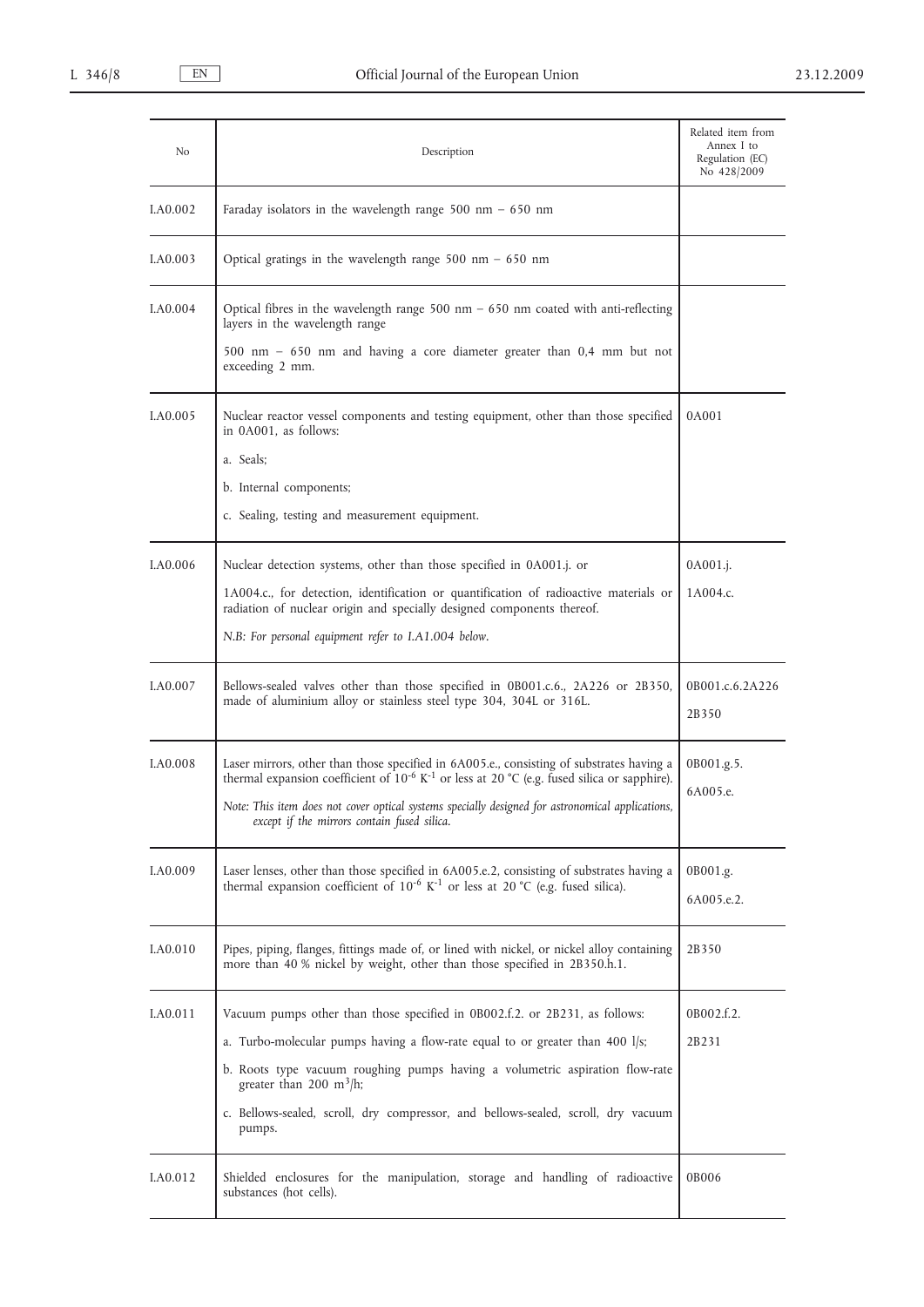| N <sub>o</sub> | Description                                                                                                                                                                                                                 | Related item from<br>Annex I to<br>Regulation (EC)<br>No 428/2009 |
|----------------|-----------------------------------------------------------------------------------------------------------------------------------------------------------------------------------------------------------------------------|-------------------------------------------------------------------|
| I.A0.013       | "Natural uranium" or "depleted uranium" or thorium in the form of metal, alloy,<br>chemical compound or concentrate and any other material containing one or more<br>of the foregoing, other than those specified in 0C001. | 0C001                                                             |
| I.A0.014       | Detonation chambers having a capacity of explosion absorption of more than 2,5 kg<br>TNT equivalent.                                                                                                                        |                                                                   |

# **SPECIAL MATERIALS AND RELATED EQUIPMENT**

I.A1. **Goods**

| N <sub>o</sub> | Description                                                                                                                                                                                           | Related item from<br>Annex I to<br>Regulation (EC)<br>No 428/2009 |
|----------------|-------------------------------------------------------------------------------------------------------------------------------------------------------------------------------------------------------|-------------------------------------------------------------------|
| I.A1.001       | Bis(2-ethylhexyl) phosphoric acid (HDEHP or D2HPA) Chemical Abstract Number<br>(CAS): [CAS 298-07-7] solvent in any quantity, with a purity greater than 90 %.                                        |                                                                   |
| I.A1.002       | Fluorine gas CAS: [7782-41-4], with a purity of at least 95 %.                                                                                                                                        |                                                                   |
| LA1.003        | Ring-shaped seals and gaskets, having an inner diameter of 400 mm or less, made of<br>any of the following materials:                                                                                 | 1A001                                                             |
|                | a. Copolymers of vinylidene fluoride having 75 % or more beta crystalline structure<br>without stretching;                                                                                            |                                                                   |
|                | b. Fluorinated polyimides containing 10 % by weight or more of combined fluorine;                                                                                                                     |                                                                   |
|                | c. Fluorinated phosphazene elastomers containing 30% by weight or more of<br>combined fluorine;                                                                                                       |                                                                   |
|                | d. Polychlorotrifluoroethylene (PCTFE, e.g. Kel-F ®);                                                                                                                                                 |                                                                   |
|                | e. Fluoro-elastomers (e.g., Viton ®, Tecnoflon ®);                                                                                                                                                    |                                                                   |
|                | f. Polytetrafluoroethylene (PTFE).                                                                                                                                                                    |                                                                   |
| I.A1.004       | Personal equipment for detecting radiation of nuclear origin, other than that specified<br>in 1A004.c., including personal dosimeters.                                                                | 1A004.c.                                                          |
| LA1.005        | Electrolytic cells for fluorine production, other than those specified in 1B225, with an<br>output capacity greater than 100 g of fluorine per hour.                                                  | 1B225                                                             |
| I.A1.006       | Catalysts, other than those specified in 1A225 or 1B231, containing platinum,                                                                                                                         | 1A225                                                             |
|                | palladium or rhodium, usable for promoting the hydrogen isotope exchange<br>reaction between hydrogen and water for the recovery of tritium from heavy water<br>or for the production of heavy water. | 1B231                                                             |
| I.A1.007       | Aluminium and its alloys, other than those specified in 1C002.b.4. or 1C202.a, in<br>crude or semi-fabricated form having either of the following characteristics:                                    | 1C002.b.4.                                                        |
|                | a. "Capable of" an ultimate tensile strength of 460 MPa or more at 293 K (20 °C); or                                                                                                                  | 1C202.a.                                                          |
|                | b. Having a tensile strength of 415 MPa or more at 298 K $(25 °C)$ .                                                                                                                                  |                                                                   |
|                | Technical note:                                                                                                                                                                                       |                                                                   |
|                | The phrase alloys "capable of" encompasses alloys before or after heat treatment.                                                                                                                     |                                                                   |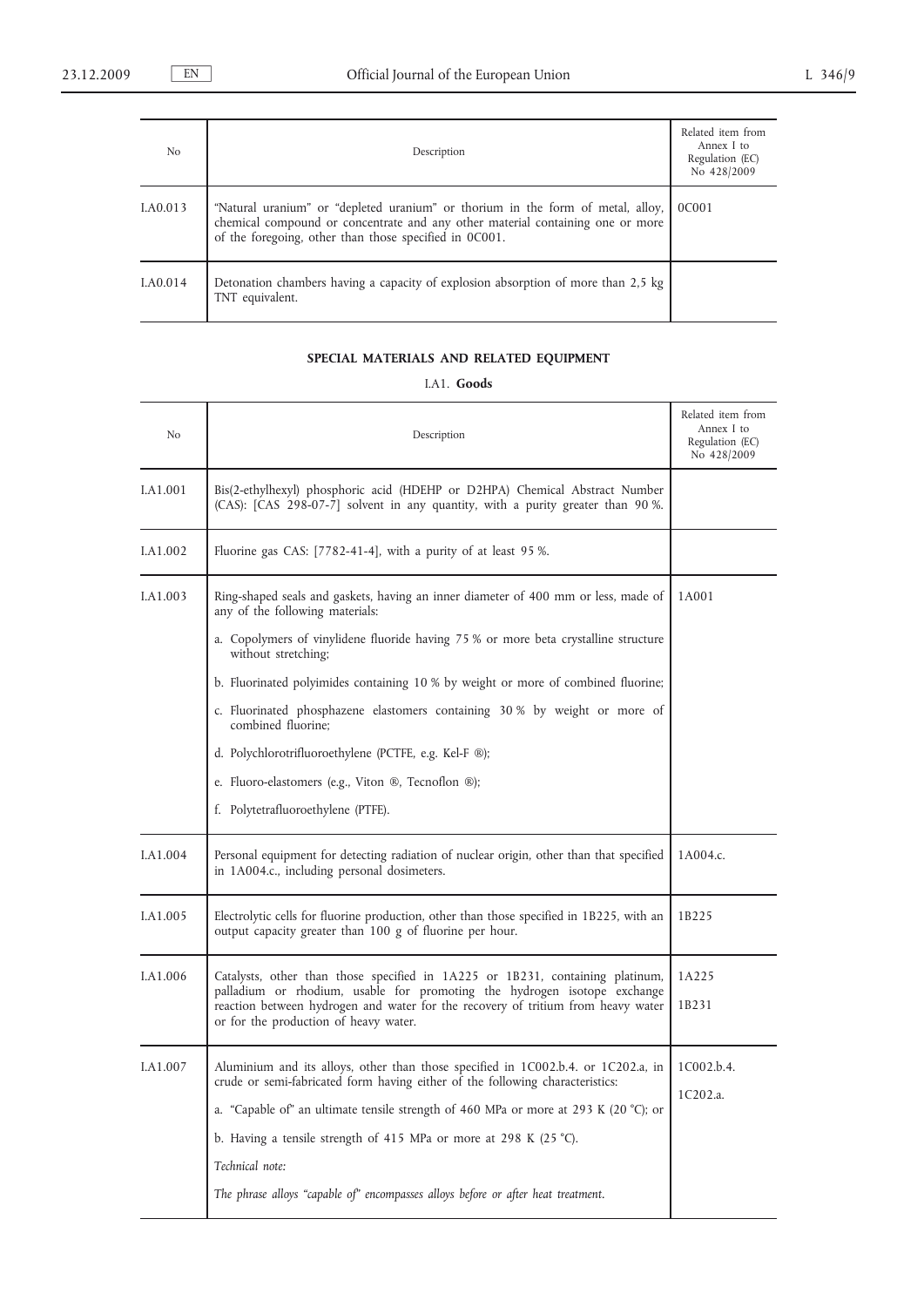| No              | Description                                                                                                                                                                                                                                                                      | Related item from<br>Annex I to<br>Regulation (EC)<br>No 428/2009 |
|-----------------|----------------------------------------------------------------------------------------------------------------------------------------------------------------------------------------------------------------------------------------------------------------------------------|-------------------------------------------------------------------|
| <b>I.A1.008</b> | Magnetic metals, of all types and of whatever form, other than those specified in<br>1C003.a. having an "initial relative permeability" of 120 000 or more and a thickness<br>between $0.05$ mm and $0.1$ mm.                                                                    | 1C003.a.                                                          |
|                 | Technical note:                                                                                                                                                                                                                                                                  |                                                                   |
|                 | Measurement of "initial relative permeability" must be performed on fully annealed materials.                                                                                                                                                                                    |                                                                   |
| I.A1.009        | "Fibrous or filamentary materials" or prepregs, other than those specified in 1C010.a.,<br>1C010.b., 1C210.a. or 1C210.b. as follows:                                                                                                                                            | 1C010.a.                                                          |
|                 | a. Aramid "fibrous or filamentary materials" having either of the following char-<br>acteristics:                                                                                                                                                                                | 1C010.b.<br>1C210.a.                                              |
|                 | 1.A "specific modulus" exceeding $10 \times 10^6$ m; or                                                                                                                                                                                                                          | 1C210.b.                                                          |
|                 | 2.A "specific tensile strength" exceeding $17 \times 10^4$ m;                                                                                                                                                                                                                    |                                                                   |
|                 | b. Glass "fibrous or filamentary materials" having either of the following char-<br>acteristics:                                                                                                                                                                                 |                                                                   |
|                 | 1.A "specific modulus" exceeding $3,18 \times 10^6$ m; or                                                                                                                                                                                                                        |                                                                   |
|                 | 2.A "specific tensile strength" exceeding $76.2 \times 10^3$ m;                                                                                                                                                                                                                  |                                                                   |
|                 | c. Thermoset resin-impregnated continuous "yarns", "rovings", "tows" or "tapes" with<br>a width of 15 mm or less (once prepregs), made from glass "fibrous or filamentary<br>materials" other than those specified in I.A1.010.a. below.                                         |                                                                   |
|                 | d. Carbon "fibrous or filamentary materials";                                                                                                                                                                                                                                    |                                                                   |
|                 | e. Thermoset resin-impregnated continuous "yarns", "rovings", "tows", or "tapes",<br>made from carbon "fibrous or filamentary materials";                                                                                                                                        |                                                                   |
|                 | f. Polyacrylonitrile (PAN) continuous "yarns", "rovings", "tows" or "tapes".                                                                                                                                                                                                     |                                                                   |
|                 | g. Para-aramid "fibrous or filamentary materials" (Kevlar® and other Kevlar®-like<br>fibres).                                                                                                                                                                                    |                                                                   |
| I.A1.010        | Resin-impregnated or pitch-impregnated fibres (prepregs), metal or carbon-coated<br>fibres (preforms) or "carbon fibre preforms", as follows:                                                                                                                                    | 1C010                                                             |
|                 | a. Made from "fibrous or filamentary materials" specified in I.A1.009 above;                                                                                                                                                                                                     | 1C <sub>2</sub> 10                                                |
|                 | b. Epoxy resin "matrix" impregnated carbon "fibrous or filamentary materials"<br>(prepregs), specified in 1C010.a., 1C010.b. or 1C010.c., for the repair of aircraft<br>structures or laminates, of which the size of individual sheets does not exceed 50<br>$cm \times 90$ cm; |                                                                   |
|                 | c. Prepregs specified in 1C010.a., 1C010.b. or 1C010.c., when impregnated with<br>phenolic or epoxy resins having a glass transition temperature (Tg) less than<br>433 K (160 $^{\circ}$ C) and a cure temperature lower than the glass transition temperature.                  |                                                                   |
| I.A1.011        | Reinforced silicon carbide ceramic composites usable for nose tips, re-entry vehicles,<br>nozzle flaps, usable in "missiles", other than those specified in 1C107.                                                                                                               | 1C107                                                             |
| I.A1.012        | Not used                                                                                                                                                                                                                                                                         |                                                                   |
| I.A1.013        | Tantalum, tantalum carbide, tungsten, tungsten carbide and alloys thereof, other than<br>those specified in 1C226, having both of the following characteristics:                                                                                                                 | 1C <sub>2</sub> 26                                                |
|                 | a. In forms having a hollow cylindrical or spherical symmetry (including cylinder<br>segments) with an inside diameter between 50 mm and 300 mm; and                                                                                                                             |                                                                   |
|                 | b. A mass greater than 5 kg.                                                                                                                                                                                                                                                     |                                                                   |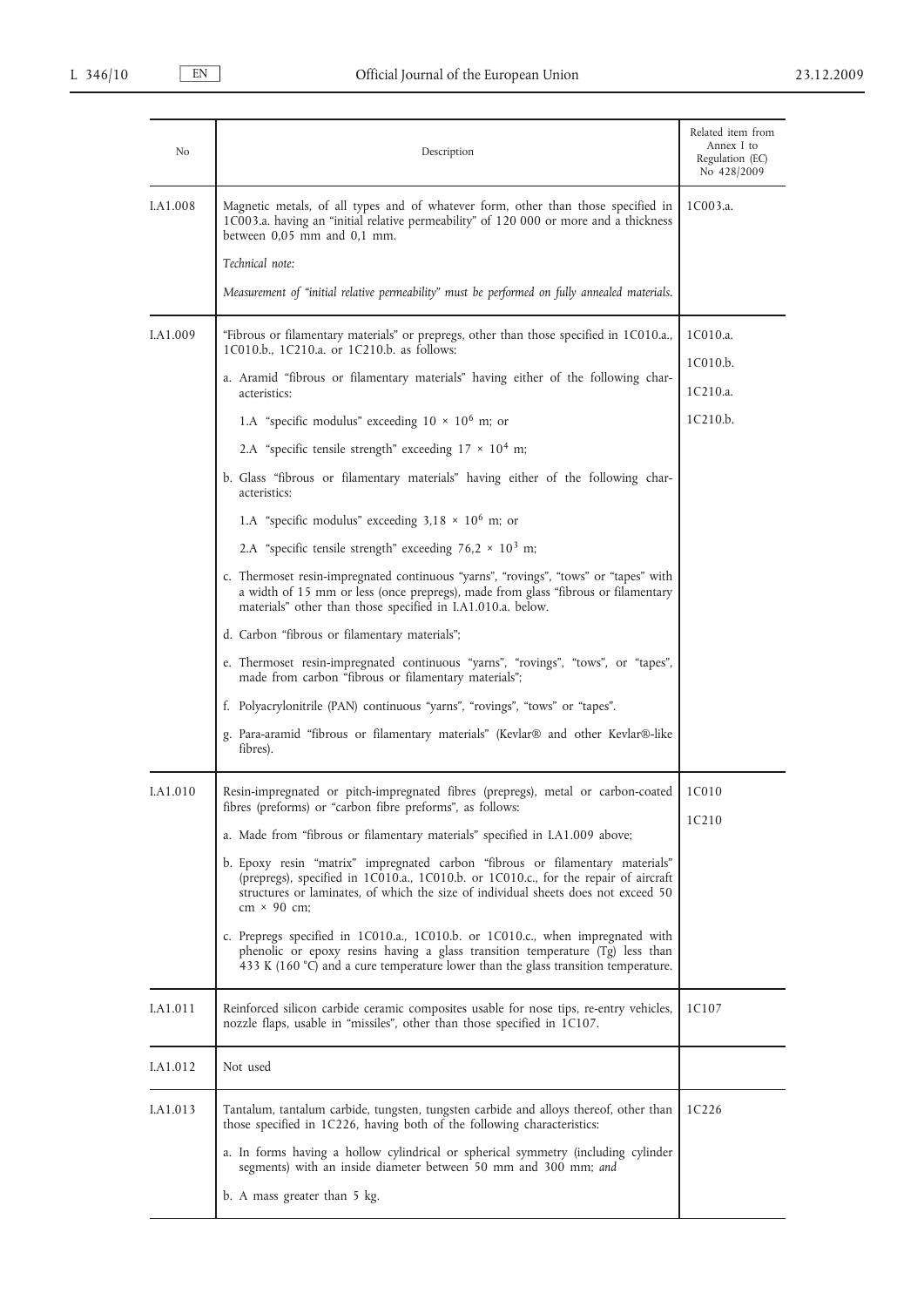| No       | Description                                                                                                                                                                                                                   | Related item from<br>Annex I to<br>Regulation (EC)<br>No 428/2009 |
|----------|-------------------------------------------------------------------------------------------------------------------------------------------------------------------------------------------------------------------------------|-------------------------------------------------------------------|
| I.A1.014 | "Elemental powders" of cobalt, neodymium or samarium or alloys or mixtures thereof<br>containing at least 20 % by weight of cobalt, neodymium or samarium, with a particle<br>size less than $200 \mu m$ .                    |                                                                   |
|          | Technical note:                                                                                                                                                                                                               |                                                                   |
|          | "Elemental powder" means a high purity powder of one element.                                                                                                                                                                 |                                                                   |
| I.A1.015 | Pure tributyl phosphate (TBP) [CAS No 126-73-8] or any mixture having a TBP<br>content of more than 5 % by weight.                                                                                                            |                                                                   |
| I.A1.016 | Maraging steel, other than those specified by 1C116 or 1C216.                                                                                                                                                                 | 1C116                                                             |
|          | Technical notes:                                                                                                                                                                                                              | 1C <sub>216</sub>                                                 |
|          | 1. The phrase maraging steel "capable of" encompasses maraging steel before or after heat<br>treatment.                                                                                                                       |                                                                   |
|          | 2. Maraging steels are iron alloys generally characterised by high nickel, very low carbon<br>content and the use of substitutional elements or precipitates to produce strengthening<br>and age-hardening of the alloy.      |                                                                   |
| I.A1.017 | Metals, metal powders and material as follows:                                                                                                                                                                                | 1C117                                                             |
|          | a. Tungsten and tungsten alloys, other than those specified in 1C117, in the form of<br>uniform spherical or atomized particles of 500 µm (micrometre) diameter or less<br>with a tungsten content of 97 % by weight or more; | 1C <sub>226</sub>                                                 |
|          | b. Molybdenum and molybdenum alloys, other than those specified in 1C117, in the<br>form of uniform spherical or atomized particles of 500 µm diameter or less with a<br>molybdenum content of 97 % by weight or more;        |                                                                   |
|          | c. Tungsten materials in the solid form, other than those specified in 1C226 having<br>material compositions as follows:                                                                                                      |                                                                   |
|          | 1. Tungsten and alloys containing 97 % by weight or more of tungsten;                                                                                                                                                         |                                                                   |
|          | 2. Copper infiltrated tungsten containing 80 % by weight or more of tungsten; or                                                                                                                                              |                                                                   |
|          | 3. Silver infiltrated tungsten containing 80 % by weight or more of tungsten.                                                                                                                                                 |                                                                   |
| I.A1.018 | Soft magnetic alloys, other than those specified in 1C003, having a chemical<br>composition as follows:                                                                                                                       | 1C003                                                             |
|          | a Iron content between 30 % and 60 %; and                                                                                                                                                                                     |                                                                   |
|          | b Cobalt content between 40 % and 60 %.                                                                                                                                                                                       |                                                                   |
| I.A1.019 | Not used                                                                                                                                                                                                                      |                                                                   |
| I.A1.020 | Graphite, other than that specified in 0C004 or 1C107.a, designed or specified for use                                                                                                                                        | 0C004                                                             |
|          | in Electrical Discharge Machining (EDM) machines                                                                                                                                                                              | 1C107a                                                            |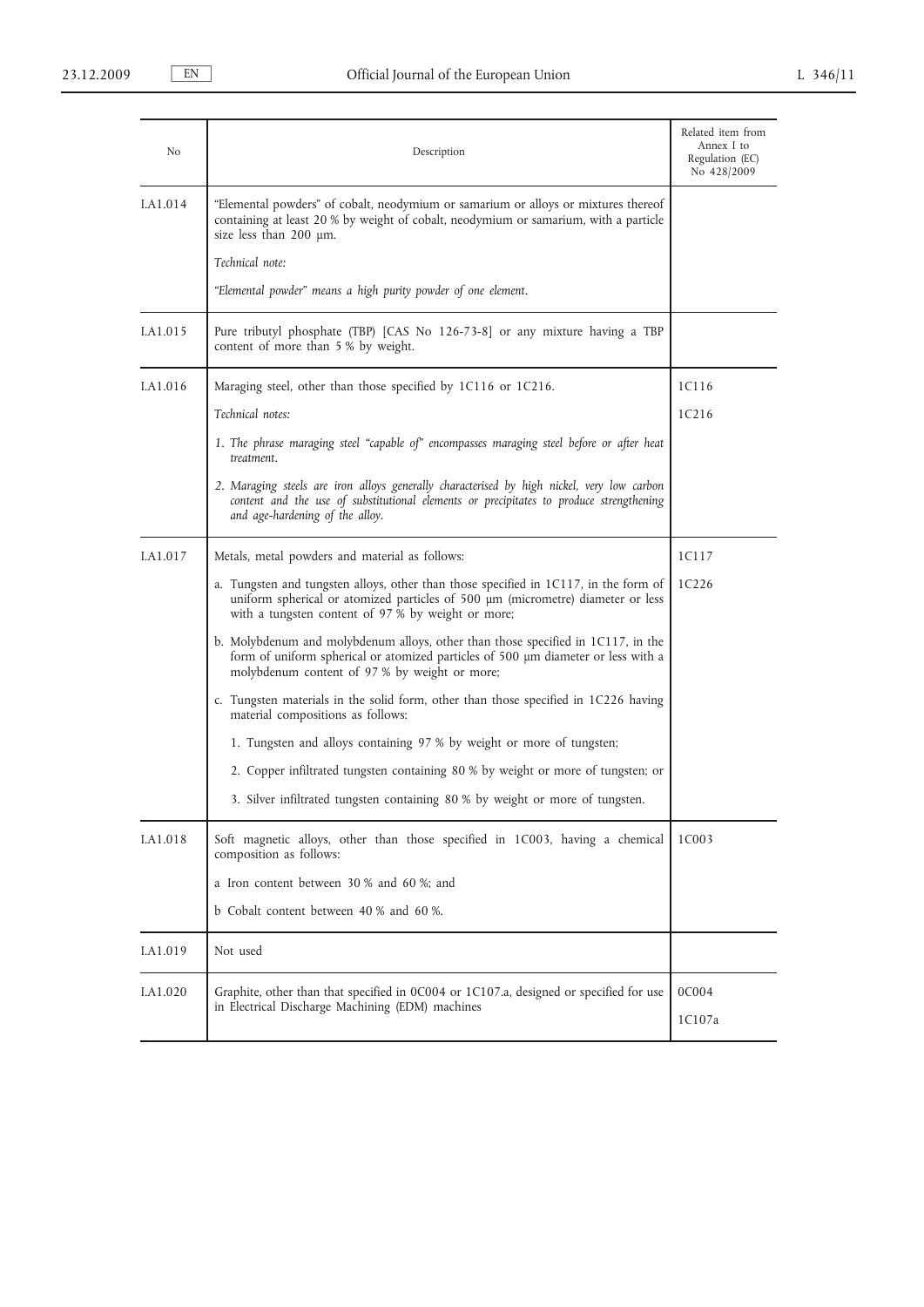## **MATERIALS PROCESSING**

## I.A2. **Goods**

| No                   | Description                                                                                                                                                                                                                                                                                                        | Related item from<br>Annex I to<br>Regulation (EC)<br>No 428/2009 |
|----------------------|--------------------------------------------------------------------------------------------------------------------------------------------------------------------------------------------------------------------------------------------------------------------------------------------------------------------|-------------------------------------------------------------------|
| I.A <sub>2.001</sub> | Vibration test systems, equipment and components thereof, other than those specified<br>in 2B116:                                                                                                                                                                                                                  | 2B116                                                             |
|                      | a. Vibration test systems employing feedback or closed loop techniques and incor-<br>porating a digital controller, capable of vibrating a system at an acceleration equal<br>to or greater than 0,1 g rms between 0,1 Hz and 2 kHz and imparting forces<br>equal to or greater than 50 kN, measured "bare table"; |                                                                   |
|                      | b. Digital controllers, combined with specially designed vibration test "software", with<br>a "real-time control bandwidth" greater than 5 kHz designed for use with vibration<br>test systems specified in a.;                                                                                                    |                                                                   |
|                      | Technical note:                                                                                                                                                                                                                                                                                                    |                                                                   |
|                      | "Real-time control bandwidth" is defined as the maximum rate at which a controller can<br>execute complete cycles of sampling, processing data and transmitting control signals.                                                                                                                                   |                                                                   |
|                      | c. Vibration thrusters (shaker units), with or without associated amplifiers, capable of<br>imparting a force equal to or greater than 50 kN, measured "bare table", and usable<br>in vibration test systems specified in a.;                                                                                      |                                                                   |
|                      | d. Test piece support structures and electronic units designed to combine multiple<br>shaker units in a system capable of providing an effective combined force equal to<br>or greater than 50 kN, measured "bare table", and usable in vibration systems<br>specified in a.                                       |                                                                   |
|                      | Technical note:                                                                                                                                                                                                                                                                                                    |                                                                   |
|                      | "bare table" means a flat table, or surface, with no fixture or fittings.                                                                                                                                                                                                                                          |                                                                   |
| LA <sub>2.002</sub>  | Machine tools, other than those specified in 2B001.c. or 2B201.b., for grinding<br>having positioning accuracies with "all compensations available" equal to or less<br>(better) than 15 µm according to ISO 230/2 (1988) (1) or national equivalents<br>along any linear axis.                                    | 2B001.c.<br>2B201.b.                                              |
|                      | $\binom{1}{1}$ Manufacturers calculating positioning accuracy in accordance with ISO 230/2 (1997) should<br>consult the competent authorities of the Member State in which they are established.                                                                                                                   |                                                                   |
| I.A2.002a            | Components and numerical controls, specially designed for machine tools specified in<br>2B001, 2B201, or I.A2.002 above.                                                                                                                                                                                           |                                                                   |
| I.A2.003             | Balancing machines and related equipment as follows:                                                                                                                                                                                                                                                               | 2B119                                                             |
|                      | a. Balancing machines, designed or modified for dental or other medical equipment,<br>having all the following characteristics:                                                                                                                                                                                    |                                                                   |
|                      | 1. Not capable of balancing rotors/assemblies having a mass greater than 3 kg;                                                                                                                                                                                                                                     |                                                                   |
|                      | 2. Capable of balancing rotors/assemblies at speeds greater than 12 500 rpm;                                                                                                                                                                                                                                       |                                                                   |
|                      | 3. Capable of correcting unbalance in two planes or more; and                                                                                                                                                                                                                                                      |                                                                   |
|                      | 4. Capable of balancing to a residual specific unbalance of 0,2 $g \times$ mm per kg of<br>rotor mass;                                                                                                                                                                                                             |                                                                   |
|                      | b. "Indicator heads" designed or modified for use with machines specified in a. above.                                                                                                                                                                                                                             |                                                                   |
|                      | Technical note:                                                                                                                                                                                                                                                                                                    |                                                                   |
|                      | "Indicator heads" are sometimes known as balancing instrumentation.                                                                                                                                                                                                                                                |                                                                   |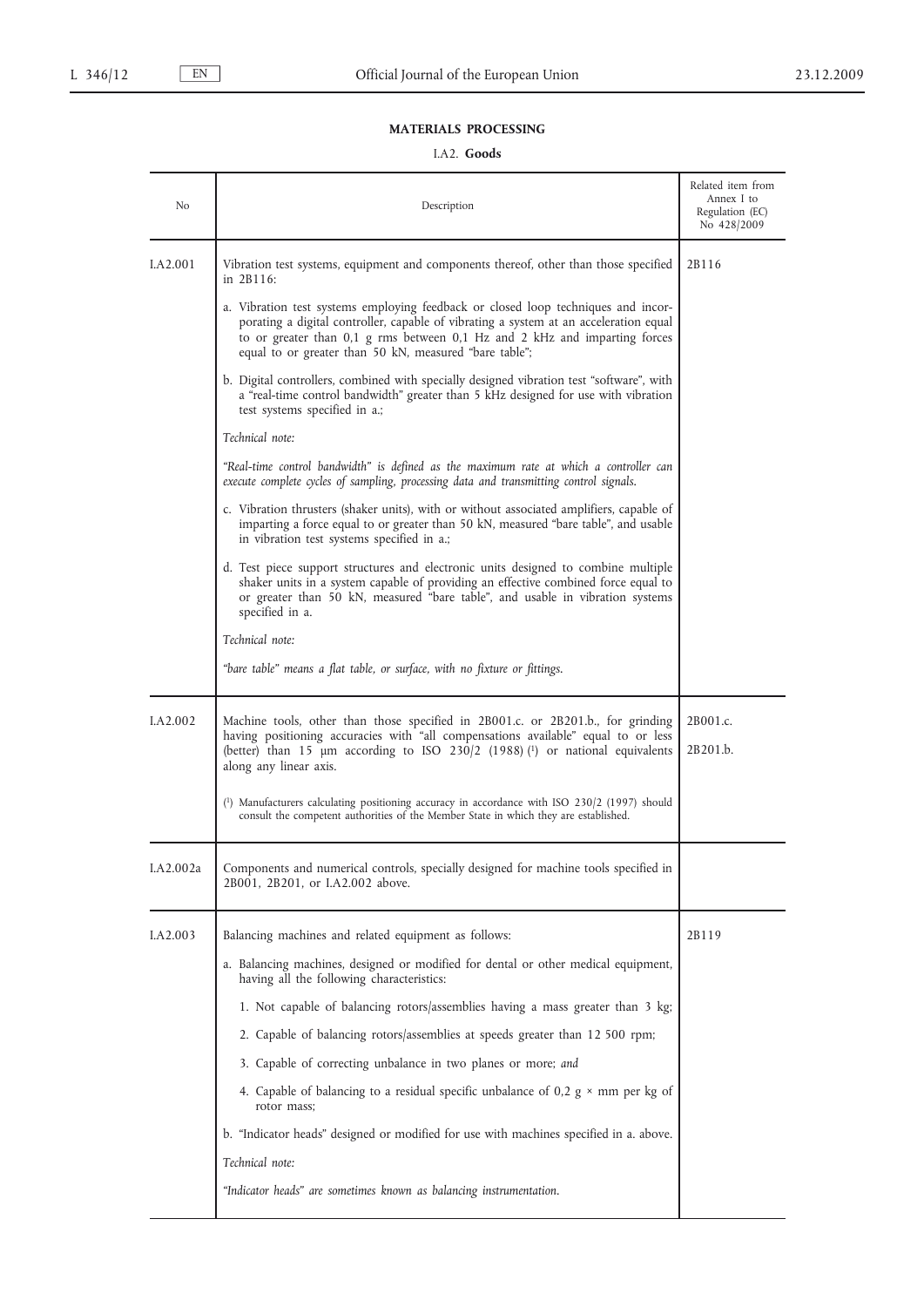| No       | Description                                                                                                                                                                                                                                                                                                                            | Related item from<br>Annex I to<br>Regulation (EC)<br>No 428/2009 |
|----------|----------------------------------------------------------------------------------------------------------------------------------------------------------------------------------------------------------------------------------------------------------------------------------------------------------------------------------------|-------------------------------------------------------------------|
| I.A2.004 | Remote manipulators that can be used to provide remote actions in radiochemical<br>separation operations or hot cells, other than those specified in 2B225, having either<br>of the following characteristics:                                                                                                                         | 2B225                                                             |
|          | a. A capability of penetrating a hot cell wall of 0,3 m or more (through the wall<br>operation); or                                                                                                                                                                                                                                    |                                                                   |
|          | b. A capability of bridging over the top of a hot cell wall with a thickness of 0,3 m<br>or more (over the wall operation).                                                                                                                                                                                                            |                                                                   |
|          | Technical note:                                                                                                                                                                                                                                                                                                                        |                                                                   |
|          | Remote manipulators provide translation of human operator actions to a remote operating arm<br>and terminal fixture. They may be of master/slave type or operated by joystick or keypad.                                                                                                                                               |                                                                   |
| I A2.005 | Controlled atmosphere heat treatment furnaces or oxidation furnaces capable of<br>operation at temperatures above 400 °C                                                                                                                                                                                                               | 2B226                                                             |
|          | Note: This item does not cover tunnel kilns with roller or car conveyance, tunnel kilns with<br>conveyor belt, pusher type kilns or shuttle kilns, specially designed for the production of<br>glass, tableware ceramics or structural ceramics.                                                                                       | 2B227                                                             |
| I.A2.006 | Not used                                                                                                                                                                                                                                                                                                                               |                                                                   |
| I.A2.007 | "Pressure transducers", other than those defined in 2B230, capable of measuring<br>absolute pressures at any point in the range 0 to 200 kPa and having both of the<br>following characteristics:                                                                                                                                      | 2B230                                                             |
|          | a. Pressure sensing elements made of or protected by "Materials resistant to corrosion<br>by uranium hexafluoride (UF <sub>6</sub> )", and                                                                                                                                                                                             |                                                                   |
|          | b. Having either of the following characteristics:                                                                                                                                                                                                                                                                                     |                                                                   |
|          | 1. A full scale of less than 200 kPa and an "accuracy" of better than $\pm$ 1 % of full<br>scale; or                                                                                                                                                                                                                                   |                                                                   |
|          | 2. A full scale of 200 kPa or greater and an "accuracy" of better than 2 kPa.                                                                                                                                                                                                                                                          |                                                                   |
|          | Technical note:                                                                                                                                                                                                                                                                                                                        |                                                                   |
|          | For the purposes of 2B230, "accuracy" includes non-linearity, hysteresis and repeatability at<br>ambient temperature.                                                                                                                                                                                                                  |                                                                   |
| I.A2.008 | Liquid-liquid contacting equipment (mixer-settlers, pulsed columns, centrifugal<br>contactors); and liquid distributors, vapour distributors or liquid collectors designed<br>for such equipment, where all surfaces that come in direct contact with the<br>chemical(s) being processed are made from any of the following materials: | 2B350.e.                                                          |
|          | a. Alloys with more than 25 % nickel and 20 % chromium by weight;                                                                                                                                                                                                                                                                      |                                                                   |
|          | b. Fluoropolymers;                                                                                                                                                                                                                                                                                                                     |                                                                   |
|          | c. Glass (including vitrified or enamelled coating or glass lining);                                                                                                                                                                                                                                                                   |                                                                   |
|          | d. Graphite or "carbon graphite";                                                                                                                                                                                                                                                                                                      |                                                                   |
|          | e. Nickel or alloys with more than 40 % nickel by weight;                                                                                                                                                                                                                                                                              |                                                                   |
|          | f. Tantalum or tantalum alloys;                                                                                                                                                                                                                                                                                                        |                                                                   |
|          | g. Titanium or titanium alloys;                                                                                                                                                                                                                                                                                                        |                                                                   |
|          | h. Zirconium or zirconium alloys; or                                                                                                                                                                                                                                                                                                   |                                                                   |
|          | i. Stainless steel.                                                                                                                                                                                                                                                                                                                    |                                                                   |
|          |                                                                                                                                                                                                                                                                                                                                        |                                                                   |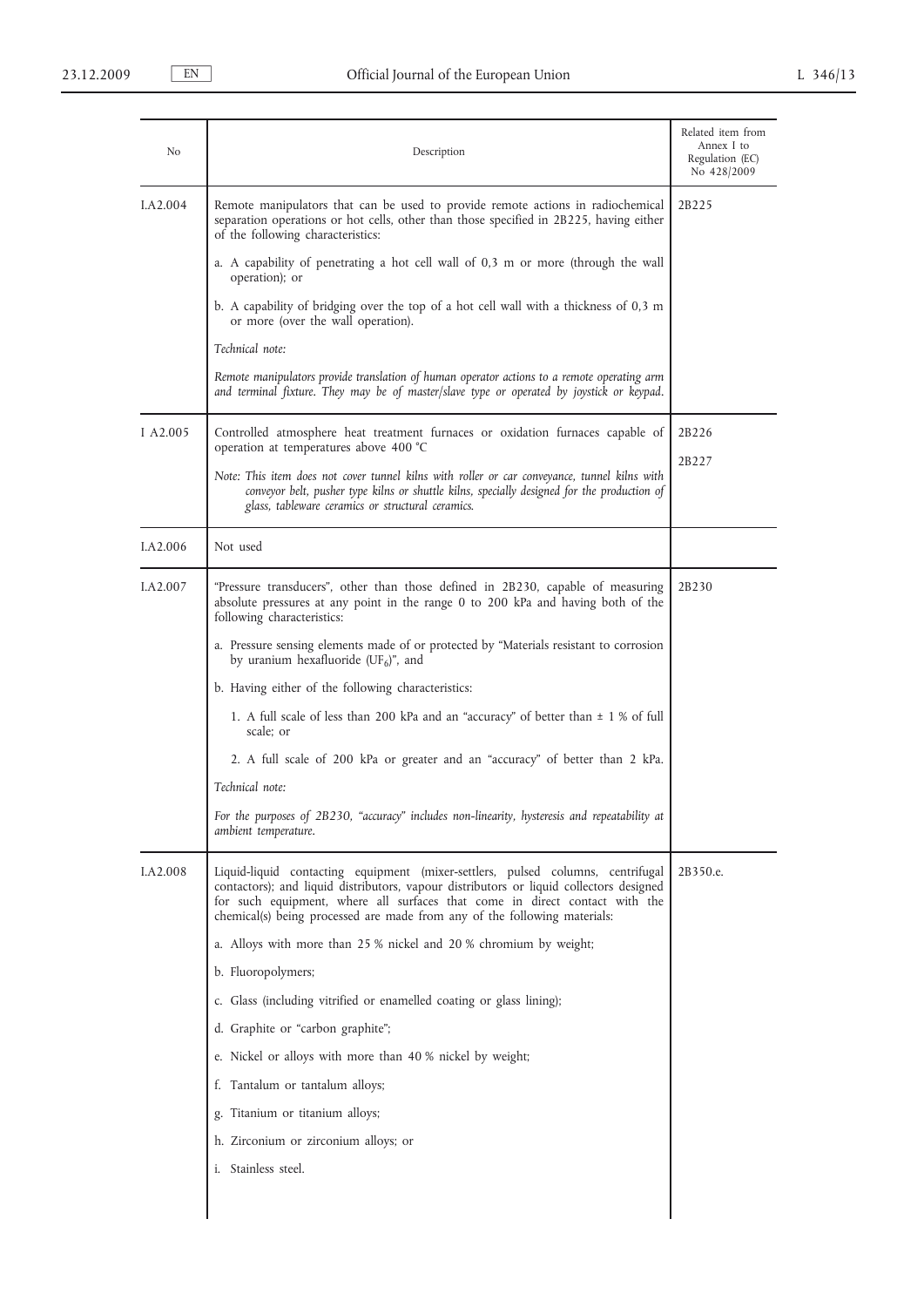| No       | Description                                                                                                                                                                                                                                                                                                                                                                                                                                                                                                                                                                                                                                                                            | Related item from<br>Annex I to<br>Regulation (EC)<br>No 428/2009 |
|----------|----------------------------------------------------------------------------------------------------------------------------------------------------------------------------------------------------------------------------------------------------------------------------------------------------------------------------------------------------------------------------------------------------------------------------------------------------------------------------------------------------------------------------------------------------------------------------------------------------------------------------------------------------------------------------------------|-------------------------------------------------------------------|
|          | Technical note:                                                                                                                                                                                                                                                                                                                                                                                                                                                                                                                                                                                                                                                                        |                                                                   |
|          | "Carbon graphite" is a composition consisting of amorphous carbon and graphite, in which the<br>graphite content is 8 % or more by weight.                                                                                                                                                                                                                                                                                                                                                                                                                                                                                                                                             |                                                                   |
| I.A2.009 | Industrial equipment and components, other than those specified in 2B350.d., as<br>follows:                                                                                                                                                                                                                                                                                                                                                                                                                                                                                                                                                                                            | 2B350.d.                                                          |
|          | Heat exchangers or condensers with a heat transfer surface area greater than $0.05$ m <sup>2</sup> ,<br>and less than 30 m <sup>2</sup> ; and tubes, plates, coils or blocks (cores) designed for such heat<br>exchangers or condensers, where all surfaces that come in direct contact with the<br>fluid(s) are made from any of the following materials:                                                                                                                                                                                                                                                                                                                             |                                                                   |
|          | a. Alloys with more than 25 % nickel and 20 % chromium by weight;                                                                                                                                                                                                                                                                                                                                                                                                                                                                                                                                                                                                                      |                                                                   |
|          | b. Fluoropolymers;                                                                                                                                                                                                                                                                                                                                                                                                                                                                                                                                                                                                                                                                     |                                                                   |
|          | c. Glass (including vitrified or enamelled coating or glass lining);                                                                                                                                                                                                                                                                                                                                                                                                                                                                                                                                                                                                                   |                                                                   |
|          | d. Graphite or "carbon graphite";                                                                                                                                                                                                                                                                                                                                                                                                                                                                                                                                                                                                                                                      |                                                                   |
|          | e. Nickel or alloys with more than 40 % nickel by weight;                                                                                                                                                                                                                                                                                                                                                                                                                                                                                                                                                                                                                              |                                                                   |
|          | f. Tantalum or tantalum alloys;                                                                                                                                                                                                                                                                                                                                                                                                                                                                                                                                                                                                                                                        |                                                                   |
|          | g. Titanium or titanium alloys;                                                                                                                                                                                                                                                                                                                                                                                                                                                                                                                                                                                                                                                        |                                                                   |
|          | h. Zirconium or zirconium alloys;                                                                                                                                                                                                                                                                                                                                                                                                                                                                                                                                                                                                                                                      |                                                                   |
|          | i. Silicon carbide;                                                                                                                                                                                                                                                                                                                                                                                                                                                                                                                                                                                                                                                                    |                                                                   |
|          | j. Titanium carbide; or                                                                                                                                                                                                                                                                                                                                                                                                                                                                                                                                                                                                                                                                |                                                                   |
|          | k. Stainless steel.                                                                                                                                                                                                                                                                                                                                                                                                                                                                                                                                                                                                                                                                    |                                                                   |
|          | Note: This item does not cover vehicle radiators.                                                                                                                                                                                                                                                                                                                                                                                                                                                                                                                                                                                                                                      |                                                                   |
|          | Technical note:                                                                                                                                                                                                                                                                                                                                                                                                                                                                                                                                                                                                                                                                        |                                                                   |
|          | The materials used for gaskets and seals and other implementation of sealing functions do not<br>determine the status of control of the heat exchanger.                                                                                                                                                                                                                                                                                                                                                                                                                                                                                                                                |                                                                   |
| I.A2.010 | Multiple-seal, and seal-less pumps, other than those specified in 2B350.i, suitable for<br>corrosive fluids, with manufacturer's specified maximum flow-rate greater than 0,6<br>m <sup>3</sup> /hour, or vacuum pumps with manufacturer's specified maximum flow-rate greater<br>than 5 m <sup>3</sup> /hour [measured under standard temperature (273 K or 0 $^{\circ}$ C) and pressure<br>(101,3 kPa) conditions]; and casings (pump bodies), preformed casing liners,<br>impellers, rotors or jet pump nozzles designed for such pumps, in which all<br>surfaces that come in direct contact with the chemical(s) being processed are made<br>from any of the following materials: | 2B350.i.                                                          |
|          | Alloys with more than 25 % nickel and 20 % chromium by weight;<br>a.                                                                                                                                                                                                                                                                                                                                                                                                                                                                                                                                                                                                                   |                                                                   |
|          | Ceramics;<br>b.                                                                                                                                                                                                                                                                                                                                                                                                                                                                                                                                                                                                                                                                        |                                                                   |
|          | Ferrosilicon;<br>c.                                                                                                                                                                                                                                                                                                                                                                                                                                                                                                                                                                                                                                                                    |                                                                   |
|          | Fluoropolymers;<br>d.                                                                                                                                                                                                                                                                                                                                                                                                                                                                                                                                                                                                                                                                  |                                                                   |
|          | Glass (including vitrified or enamelled coatings or glass lining);<br>e.                                                                                                                                                                                                                                                                                                                                                                                                                                                                                                                                                                                                               |                                                                   |
|          | Graphite or "carbon graphite";<br>t.                                                                                                                                                                                                                                                                                                                                                                                                                                                                                                                                                                                                                                                   |                                                                   |
|          | Nickel or alloys with more than 40 % nickel by weight;<br>g.                                                                                                                                                                                                                                                                                                                                                                                                                                                                                                                                                                                                                           |                                                                   |
|          | Tantalum or tantalum alloys;<br>h.                                                                                                                                                                                                                                                                                                                                                                                                                                                                                                                                                                                                                                                     |                                                                   |
|          |                                                                                                                                                                                                                                                                                                                                                                                                                                                                                                                                                                                                                                                                                        |                                                                   |
|          |                                                                                                                                                                                                                                                                                                                                                                                                                                                                                                                                                                                                                                                                                        |                                                                   |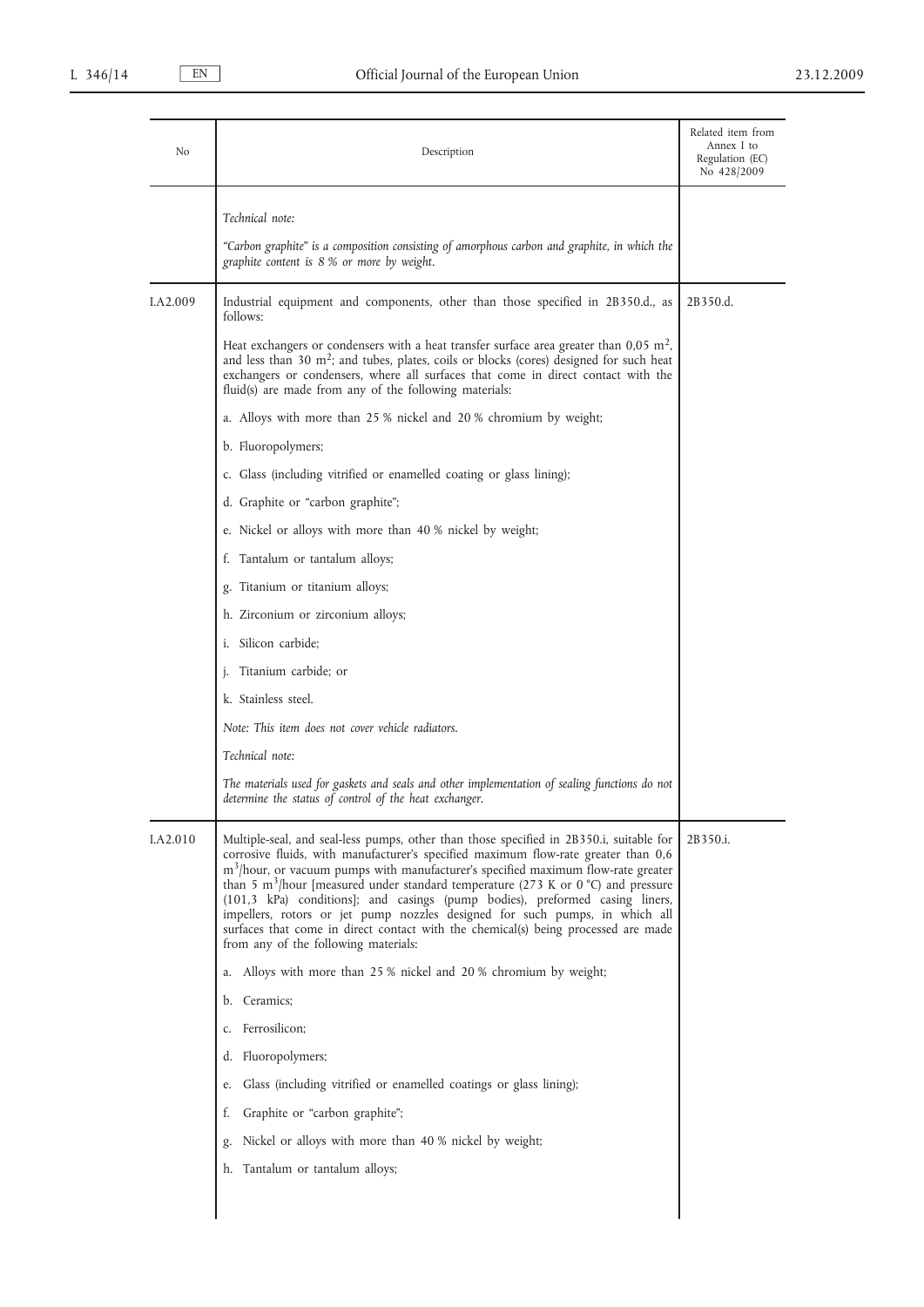| No             | Description                                                                                                                                                                                                                                                                                                                                                                                                                                                                                                                                                                                                                                                                                                                                                                                | Related item from<br>Annex I to<br>Regulation (EC)<br>No 428/2009 |
|----------------|--------------------------------------------------------------------------------------------------------------------------------------------------------------------------------------------------------------------------------------------------------------------------------------------------------------------------------------------------------------------------------------------------------------------------------------------------------------------------------------------------------------------------------------------------------------------------------------------------------------------------------------------------------------------------------------------------------------------------------------------------------------------------------------------|-------------------------------------------------------------------|
| <b>LA2.011</b> | Titanium or titanium alloys;<br>i.<br>Zirconium or zirconium alloys;<br>j.<br>Niobium (columbium) or niobium alloys;<br>k.<br>Stainless Steel; or<br>1.<br>m. Aluminium Alloys.<br>Technical note:<br>The materials used for gaskets and seals and other implementation of sealing functions do not<br>determine the status of control of the pump.<br>"Centrifugal separators", other than those specified in 2B352.c., capable of continuous<br>separation without the propagation of aerosols and manufactured from:<br>a. Alloys with more than 25 % nickel and 20 % chromium by weight;<br>b. Fluoropolymers;<br>c. Glass (including vitrified or enamelled coating or glass lining);<br>d. Nickel or alloys with more than 40 % nickel by weight;<br>e. Tantalum or tantalum alloys; | 2B352.c.                                                          |
| I.A2.012       | f. Titanium or titanium alloys; or<br>g. Zirconium or zirconium alloys.<br>Technical note:<br>"Centrifugal separators" include decanters.<br>Sintered metal filters, other than those specified in 2B352.d., made of nickel or nickel<br>alloy with more than 40 % nickel by weight.                                                                                                                                                                                                                                                                                                                                                                                                                                                                                                       | 2B352.d.                                                          |
| I.A2.013       | Spin-forming machines and flow-forming machines, other than those specified by<br>2B009, 2B109 or 2B209 and specially designed components therefor.<br>Technical note:<br>For the purpose of this item, machines combining the functions of spin-forming and flow-<br>forming are regarded as flow-forming machines.                                                                                                                                                                                                                                                                                                                                                                                                                                                                       | 2B009<br>2B109<br>2B209                                           |

## **ELECTRONICS**

# I.A3. **Goods**

| No       | Description                                                                                                                                                                                                                                                                                                                                                                                           | Related item from<br>Annex I to<br>Regulation (EC)<br>No 428/2009 |
|----------|-------------------------------------------------------------------------------------------------------------------------------------------------------------------------------------------------------------------------------------------------------------------------------------------------------------------------------------------------------------------------------------------------------|-------------------------------------------------------------------|
| I.A3.001 | High voltage direct current power supplies, other than those specified in 0B001, i.5. or<br>3A227, having both of the following characteristics:<br>a. Capable of continuously producing, over a time period of eight hours, 10 kV or<br>more, with output power of 5 kW or more with or without sweeping; and<br>b. Current or voltage stability better than 0,1 % over a time period of four hours. | 0B001.j.5.<br>3A227                                               |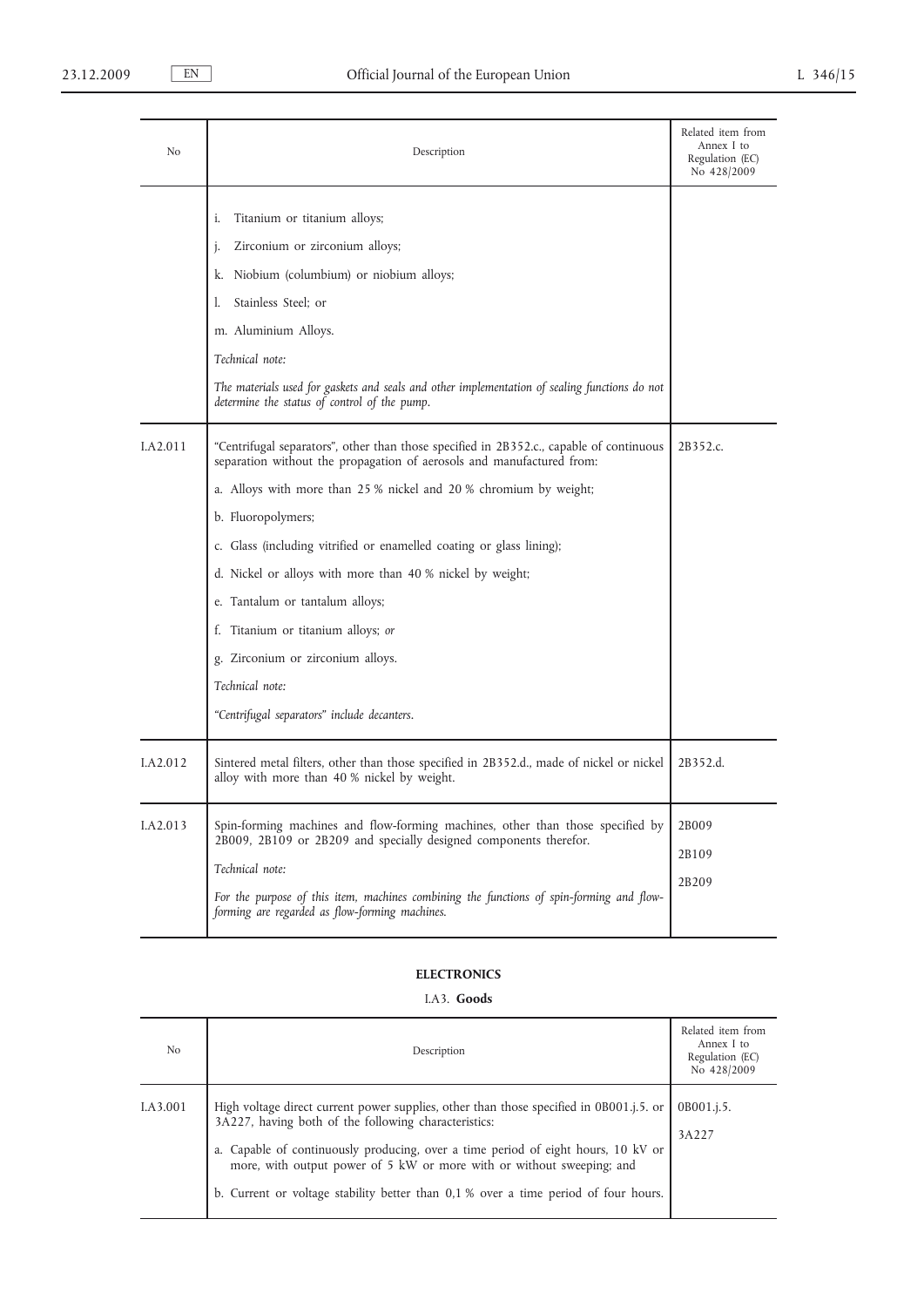| No       | Description                                                                                                                                                                                                                                                                                                                                                                                                                                                                                                                                                                                                                                                                                                                                                                                                                                                                                                                                                                                                                                                                                                       | Related item from<br>Annex I to<br>Regulation (EC)<br>No 428/2009 |
|----------|-------------------------------------------------------------------------------------------------------------------------------------------------------------------------------------------------------------------------------------------------------------------------------------------------------------------------------------------------------------------------------------------------------------------------------------------------------------------------------------------------------------------------------------------------------------------------------------------------------------------------------------------------------------------------------------------------------------------------------------------------------------------------------------------------------------------------------------------------------------------------------------------------------------------------------------------------------------------------------------------------------------------------------------------------------------------------------------------------------------------|-------------------------------------------------------------------|
| I.A3.002 | Mass spectrometers, other than those specified in 0B002.g or 3A233, capable of<br>measuring ions of 200 atomic mass units or more and having a resolution of<br>better than 2 parts in 200, as follows, and ion sources therefor:<br>a. Inductively coupled plasma mass spectrometers (ICP/MS);<br>b. Glow discharge mass spectrometers (GDMS);<br>c. Thermal ionisation mass spectrometers (TIMS);<br>d. Electron bombardment mass spectrometers which have a source chamber<br>constructed from, lined with or plated with "materials resistant to corrosion by<br>uranium hexafluoride UF $_6$ ";<br>e. Molecular beam mass spectrometers having either of the following characteristics:<br>1. A source chamber constructed from, lined with or plated with stainless steel or<br>molybdenum and equipped with a cold trap capable of cooling to 193 K<br>$(-80 °C)$ or less; or<br>2. A source chamber constructed from, lined with or plated with materials<br>resistant to $UF_6;$<br>f. Mass spectrometers equipped with a micro-fluorination ion source designed for<br>actinides or actinide fluorides. | 0B002.g<br>3A233                                                  |
| I.A3.003 | Frequency changers or generators, other than those specified by 0B001.b.13<br>or3A225, having all of the following characteristics, and specially designed<br>components and software therefor:<br>a. Multiphase output capable of providing a power of 40 W or greater;<br>b. Capable of operating in the frequency range between 600 and 2000 Hz; and<br>c. Frequency control better (less) than 0,1 %.<br>Technical notes:<br>1. Frequency changers are also known as converters, inverters, generators, electronic test<br>equipment, AC power supplies, variable speed motor drives or variable frequency drives.<br>2. The functionality specified in this item may be met by certain equipment marketed as;<br>electronic test equipment, AC power supplies, variable speed motor drives or variable<br>frequency drives.                                                                                                                                                                                                                                                                                  | 0B001.b.13.<br>3A225                                              |
| I.A3.004 | Spectrometers and diffractometers, designed for the indicative test or quantitative<br>analysis of the elemental composition of metals or alloys without chemical decom-<br>position of the material.                                                                                                                                                                                                                                                                                                                                                                                                                                                                                                                                                                                                                                                                                                                                                                                                                                                                                                             |                                                                   |

### **SENSORS AND LASERS**

I.A6. **Goods**

| No       | Description                          | Related item from<br>Annex I to<br>Regulation (EC)<br>No 428/2009 |
|----------|--------------------------------------|-------------------------------------------------------------------|
| I.A6.001 | Yttrium aluminium garnet (YAG) rods. |                                                                   |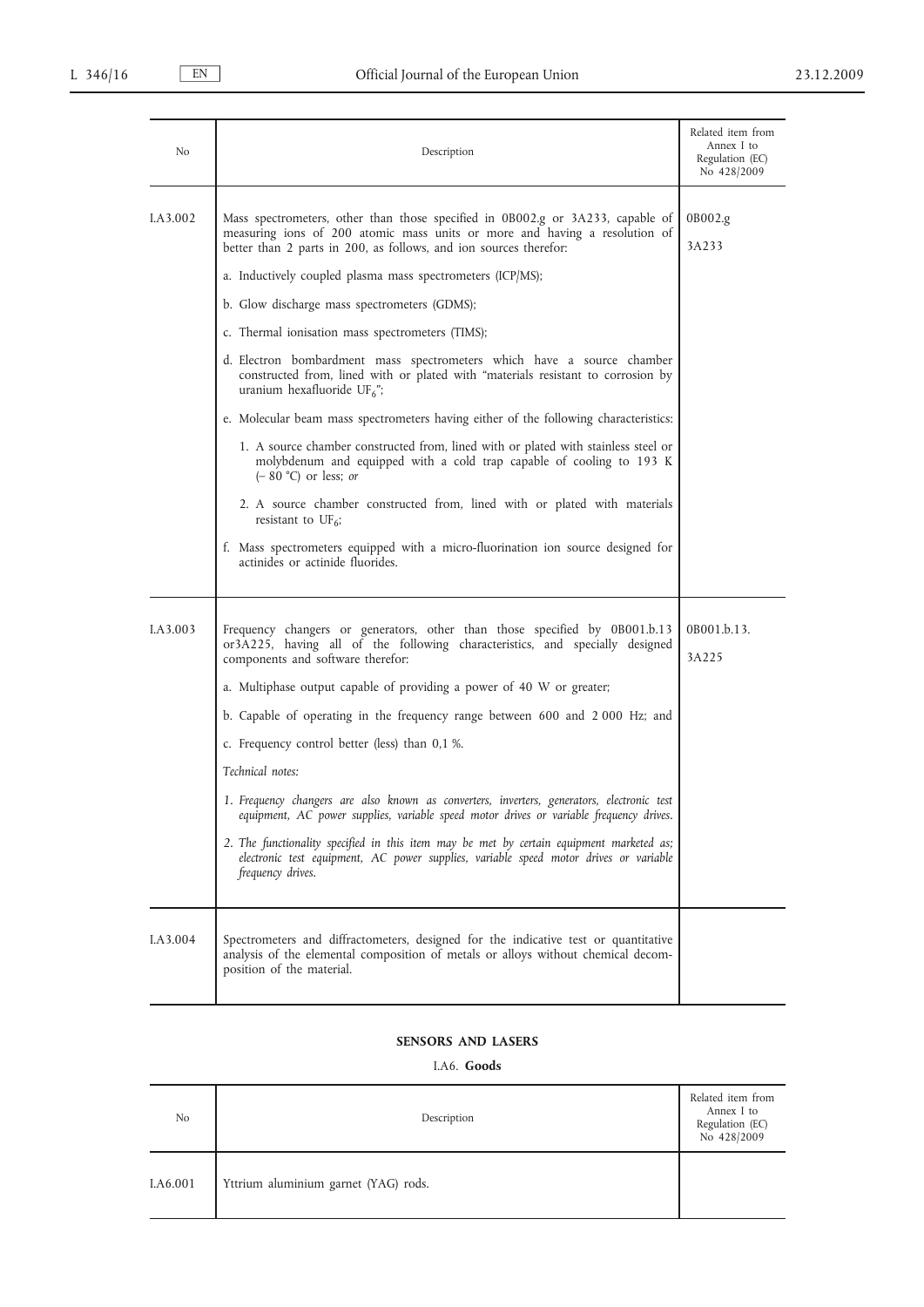| No                   | Description                                                                                                                                                                                                                                                                                                                                                                                                                                                                                                              | Related item from<br>Annex I to<br>Regulation (EC)<br>No 428/2009 |  |  |
|----------------------|--------------------------------------------------------------------------------------------------------------------------------------------------------------------------------------------------------------------------------------------------------------------------------------------------------------------------------------------------------------------------------------------------------------------------------------------------------------------------------------------------------------------------|-------------------------------------------------------------------|--|--|
| I.A <sub>6.002</sub> | Optical equipment and components, other than those specified in 6A002 or 6A004.b<br>as follows:<br>Infrared optics in the wavelength range $9 \mu m - 17 \mu m$ and components thereof,<br>including cadmium telluride (CdTe) components.                                                                                                                                                                                                                                                                                | 6A002<br>6A004.b.                                                 |  |  |
| I.A <sub>6.003</sub> | 6A004.a.<br>Wave front corrector systems, other than mirrors specified in 6A004.a, 6A005.e or<br>6A005.f., for use with a laser beam having a diameter exceeding 4 mm, and specially<br>6A005.e.<br>designed components thereof, including control systems, phase front sensors and<br>"deformable mirrors" including bimorph mirrors.<br>6A005.f.                                                                                                                                                                       |                                                                   |  |  |
| I.A <sub>6.004</sub> | Argon ion "lasers", other than those specified in 0B001.g.5, 6A005 and or 6A205.a.,<br>having an average output power equal to or greater than 5 W.                                                                                                                                                                                                                                                                                                                                                                      | 0B001.g.5.<br>6A005.a.6.<br>6A205.a.                              |  |  |
| I.A <sub>6.005</sub> | Semiconductor "lasers", other than those specified in 0B001.g.5., 0B001.h.6. or<br>6A005.b., and components thereof, as follows:<br>a. Individual semiconductor "lasers" with an output power greater than 200 mW<br>each, in quantities larger than 100;<br>b. Semiconductor "laser" arrays having an output power greater than 20 W.<br>Notes:<br>1. Semiconductor "lasers" are commonly called "laser" diodes.<br>2. This item does not cover "laser" diodes with a wavelength in the range $1,2 \mu m - 2,0 \mu m$ . | 0B001.g.5.<br>0B001.h.6.<br>6A005.b.                              |  |  |
| I.A6.006             | Tunable semiconductor "lasers" and tunable semiconductor "laser" arrays, other than<br>those specified in 0B001.h.6. or 6A005.b., of a wavelength between 9 µm and 17<br>um, as well as array stacks of semiconductor "lasers" containing at least one tunable<br>semiconductor "laser" array of such wavelength.<br>Note:<br>Semiconductor "lasers" are commonly called "laser" diodes.                                                                                                                                 | 0B001.h.6.<br>6A005.b.                                            |  |  |
| I.A6.007             | Solid state "tunable" "lasers", other than those specified in 0B001.g.5., 0B001.h.6. or<br>6A005.c.1., and specially designed components thereof as follows:<br>a. Titanium-sapphire lasers,<br>b. Alexandrite lasers.                                                                                                                                                                                                                                                                                                   | 0B001.g.5.<br>0B001.h.6.<br>6A005.c.1.                            |  |  |
| I.A <sub>6.008</sub> | Neodymium-doped (other than glass) "lasers", other than those specified in<br>6A005.c.2.b.<br>6A005.c.2.b., having an output wavelength greater than 1,0 µm but not exceeding<br>1,1 µm and output energy exceeding 10 J per pulse.                                                                                                                                                                                                                                                                                      |                                                                   |  |  |
| I.A <sub>6.009</sub> | Components of acousto-optics, as follows:<br>a. Framing tubes and solid-state imaging devices having a recurrence frequency equal<br>to or exceeding 1 kHz;<br>b. Recurrence frequency supplies;<br>c. Pockels cells.                                                                                                                                                                                                                                                                                                    | 6A203.b.4.                                                        |  |  |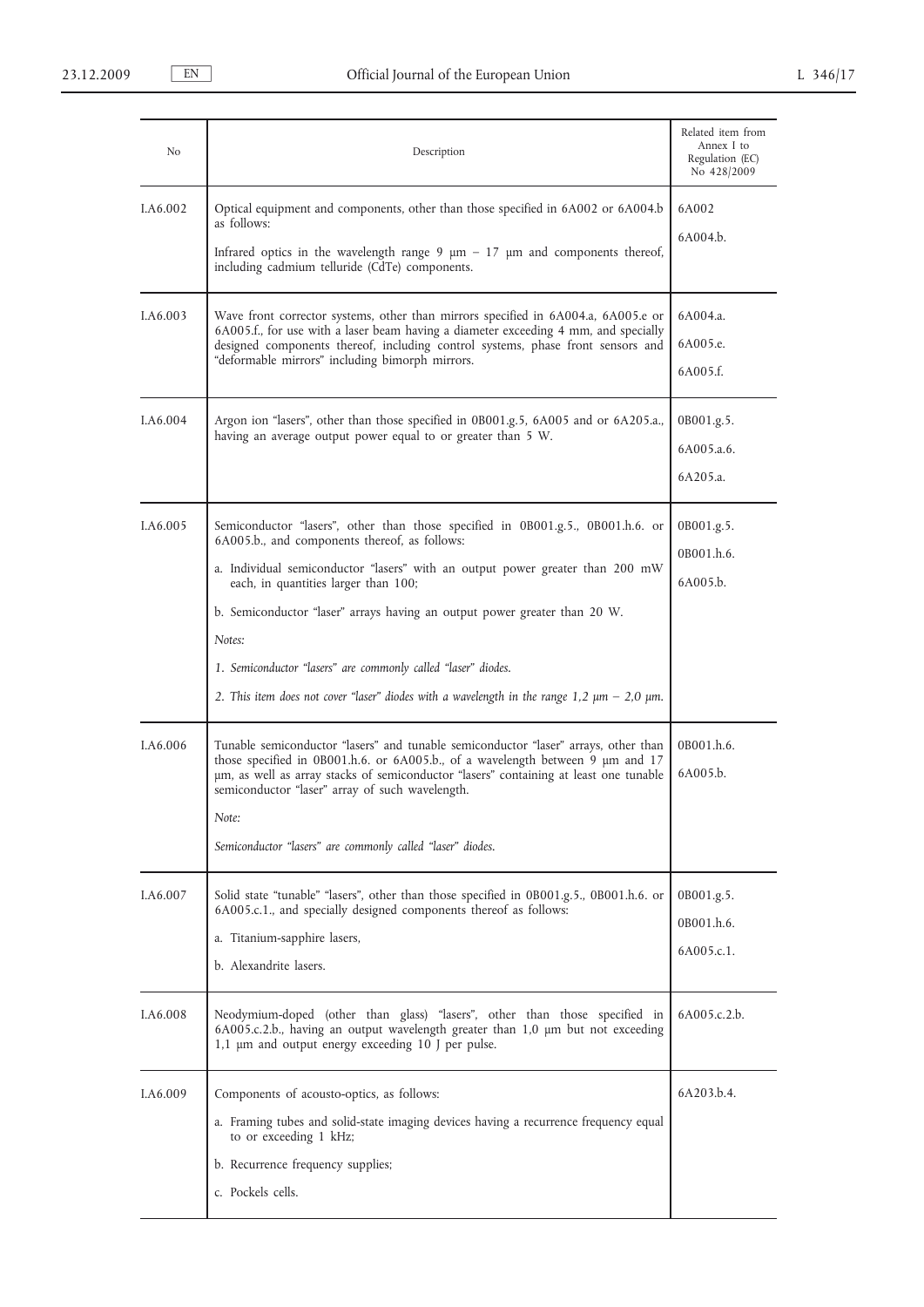| N <sub>o</sub> | Description                                                                                                                                                                                                                                                                                                                                                                                                                                                                                       | Related item from<br>Annex I to<br>Regulation (EC)<br>No 428/2009 |
|----------------|---------------------------------------------------------------------------------------------------------------------------------------------------------------------------------------------------------------------------------------------------------------------------------------------------------------------------------------------------------------------------------------------------------------------------------------------------------------------------------------------------|-------------------------------------------------------------------|
| LA6.010        | Radiation-hardened cameras, or lenses thereof, other than those specified in 6A203.c.,<br>specially designed, or rated as radiation-hardened, to withstand a total radiation dose<br>greater than 50 $\times$ 10 <sup>3</sup> Gy(silicon) (5 $\times$ 10 <sup>6</sup> rad (silicon)) without operational degra-<br>dation.<br>Technical note:<br>The term Gy(silicon) refers to the energy in Joules per kilogram absorbed by an unshielded<br>silicon sample when exposed to ionising radiation. | 6A203.c.                                                          |
| LA6.011        | Tunable pulsed dye laser amplifiers and oscillators, other than those specified in<br>0B001.g.5, 6A005 and or 6A205.c., having all of the following characteristics:<br>a. Operating at wavelengths between 300 nm and 800 nm;<br>b. An average output power greater than 10 W but not exceeding 30 W;<br>c. A repetition rate greater than 1 kHz; and<br>d. Pulse width less than 100 ns.<br>Note:<br>This item does not cover single mode oscillators.                                          | 0B001.g.5.<br>6A005<br>6A205.c.                                   |
| I.A6.012       | Pulsed carbon dioxide "lasers", other than those specified in, 0B001.h.6., 6A005.d. or<br>6A205.d., having all of the following characteristics:<br>a. Operating at wavelengths between 9, um and 11 um;<br>b. A repetition rate greater than 250 Hz;<br>c. An average output power greater than 100 W but not exceeding 500 W; and<br>d. Pulse width less than 200 ns.                                                                                                                           | 0B001.h.6.<br>6A005.d.<br>6A205.d.                                |

## **NAVIGATION AND AVIONICS**

## I.A7. **Goods**

| No       | Description                                                                                                                                                                                                                                                                                                     | Related item from<br>Annex I to<br>Regulation (EC)<br>No 428/2009 |
|----------|-----------------------------------------------------------------------------------------------------------------------------------------------------------------------------------------------------------------------------------------------------------------------------------------------------------------|-------------------------------------------------------------------|
| I.A7.001 | Inertial navigation systems and specially designed components thereof, as follows:                                                                                                                                                                                                                              | 7A001                                                             |
|          | a. Inertial navigation systems which are certified for use on "civil aircraft" by civil                                                                                                                                                                                                                         | 7A003                                                             |
|          | authorities of a State participating in the Wassenaar Arrangement, and specially<br>designed components thereof, as follows:                                                                                                                                                                                    |                                                                   |
|          | 1. Inertial navigation systems (INS) (gimballed or strapdown) and inertial<br>equipment designed for "aircraft", land vehicle, vessels (surface or underwater)<br>or "spacecraft" for attitude, guidance or control, having any of the following<br>characteristics, and specially designed components thereof: | 7A103                                                             |
|          | a. Navigation error (free inertial) subsequent to normal alignment of 0,8<br>nautical mile per hour (nm/hr) "Circular Error Probable" (CEP) or less<br>(better); or                                                                                                                                             |                                                                   |
|          | b. Specified to function at linear acceleration levels exceeding 10 g;                                                                                                                                                                                                                                          |                                                                   |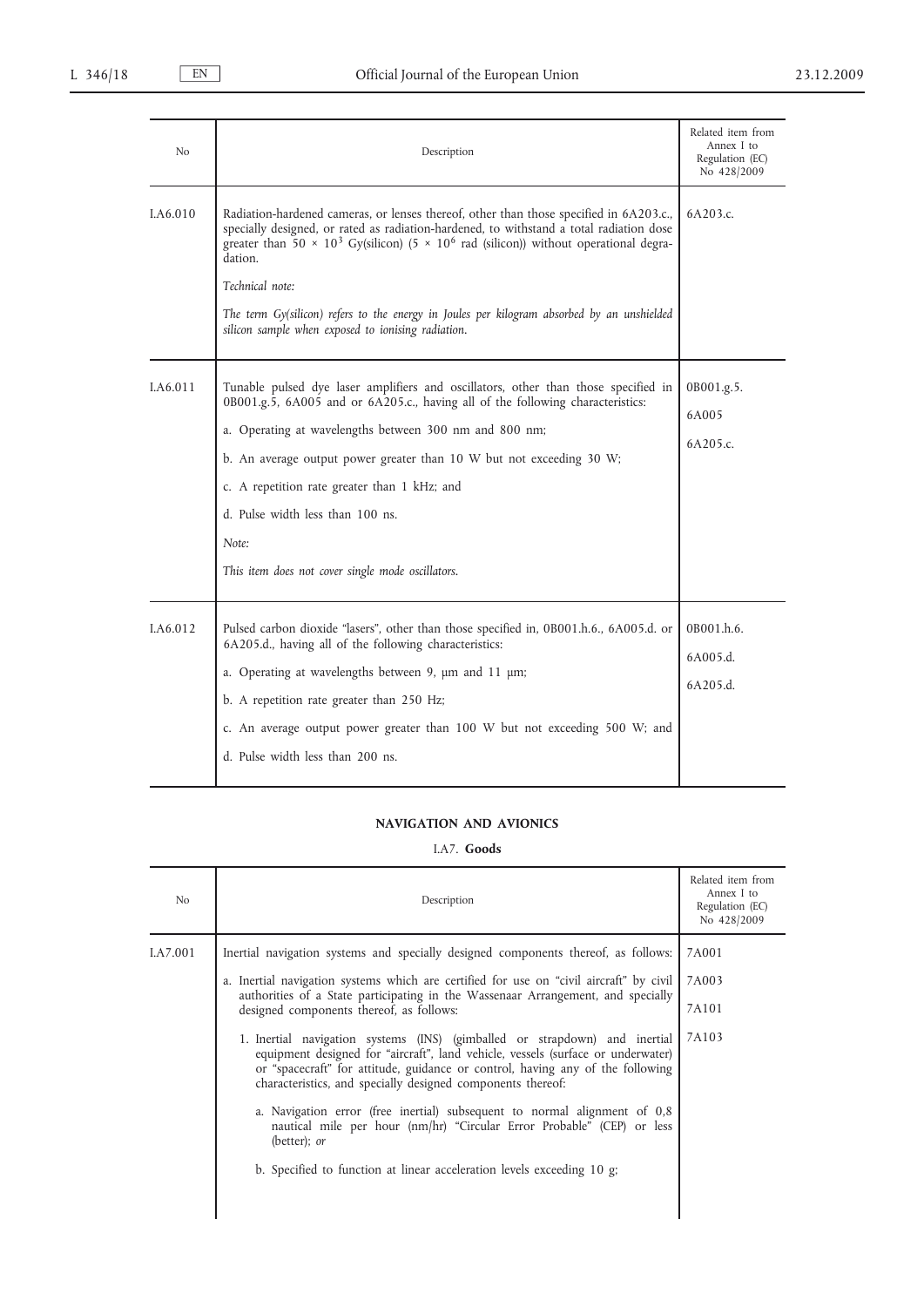| No | Description                                                                                                                                                                                                                                                                                                                                                                                                                     | Related item from<br>Annex I to<br>Regulation (EC)<br>No 428/2009 |
|----|---------------------------------------------------------------------------------------------------------------------------------------------------------------------------------------------------------------------------------------------------------------------------------------------------------------------------------------------------------------------------------------------------------------------------------|-------------------------------------------------------------------|
|    | 2. Hybrid Inertial Navigation Systems embedded with Global Navigation Satellite<br>Systems(s) (GNSS) or with "Data-Based Referenced Navigation" ("DBRN")<br>System(s) for attitude, guidance or control, subsequent to normal alignment,<br>having an INS navigation position accuracy, after loss of GNSS or "DBRN" for a<br>period of up to four minutes, of less (better) than 10 metres "Circular Error<br>Probable" (CEP); |                                                                   |
|    | 3. Inertial Equipment for Azimuth, Heading, or North Pointing having any of the<br>following characteristics, and specially designed components thereof:                                                                                                                                                                                                                                                                        |                                                                   |
|    | a. Designed to have an Azimuth, Heading, or North Pointing accuracy equal to,<br>or less (better) than 6 arc minutes RMS at 45 degrees latitude; or                                                                                                                                                                                                                                                                             |                                                                   |
|    | b. Designed to have a non-operating shock level of at least 900 g at a duration<br>of at least 1 msec.                                                                                                                                                                                                                                                                                                                          |                                                                   |
|    | b. Theodolite systems incorporating inertial equipment specially designed for civil<br>surveying purposes and designed to have an Azimuth, Heading, or North<br>Pointing accuracy equal to, or less (better) than 6 arc minutes RMS at 45<br>degrees latitude, and specially designed components thereof.                                                                                                                       |                                                                   |
|    | c. Inertial or other equipment using accelerometers specified in 7A001 or 7A101,<br>where such accelerometers are specially designed and developed as MWD<br>(Measurement While Drilling) sensors for use in down-hole well services<br>operations.                                                                                                                                                                             |                                                                   |
|    | Note: The parameters of a.1. and a.2. are applicable with any of the following environmental<br>conditions:                                                                                                                                                                                                                                                                                                                     |                                                                   |
|    | 1. Input random vibration with an overall magnitude of $7,7$ g rms in the first half hour and a<br>total test duration of one and a half hours per axis in each of the three perpendicular axes,<br>when the random vibration meets the following:                                                                                                                                                                              |                                                                   |
|    | a. A constant power spectral density (PSD) value of 0,04 $g^2$ /Hz over a frequency interval<br>of 15 to 1 000 Hz; and                                                                                                                                                                                                                                                                                                          |                                                                   |
|    | b. The PSD attenuates with a frequency from 0,04 $g^2$ /Hz to 0,01 $g^2$ /Hz over a frequency<br>interval from 1 000 to 2 000 Hz;                                                                                                                                                                                                                                                                                               |                                                                   |
|    | 2. A roll and yaw rate equal to or greater than $+2,62$ radian/s (150 deg/s); or                                                                                                                                                                                                                                                                                                                                                |                                                                   |
|    | 3. According to national standards equivalent to 1. or 2. above.                                                                                                                                                                                                                                                                                                                                                                |                                                                   |
|    | Technical notes:                                                                                                                                                                                                                                                                                                                                                                                                                |                                                                   |
|    | 1. a.2. refers to systems in which an INS and other independent navigation aids are built into<br>a single unit (embedded) in order to achieve improved performance.                                                                                                                                                                                                                                                            |                                                                   |
|    | 2. "Circular Error Probable" (CEP) – In a circular normal distribution, the radius of the circle<br>containing 50 percent of the individual measurements being made, or the radius of the<br>circle within which there is a 50 percent probability of being located.                                                                                                                                                            |                                                                   |

# **AEROSPACE AND PROPULSION**

## I.A9. **Goods**

| No       | Description      | Related item from<br>Annex I to<br>Regulation (EC)<br>No 428/2009 |
|----------|------------------|-------------------------------------------------------------------|
| I.A9.001 | Explosive bolts. |                                                                   |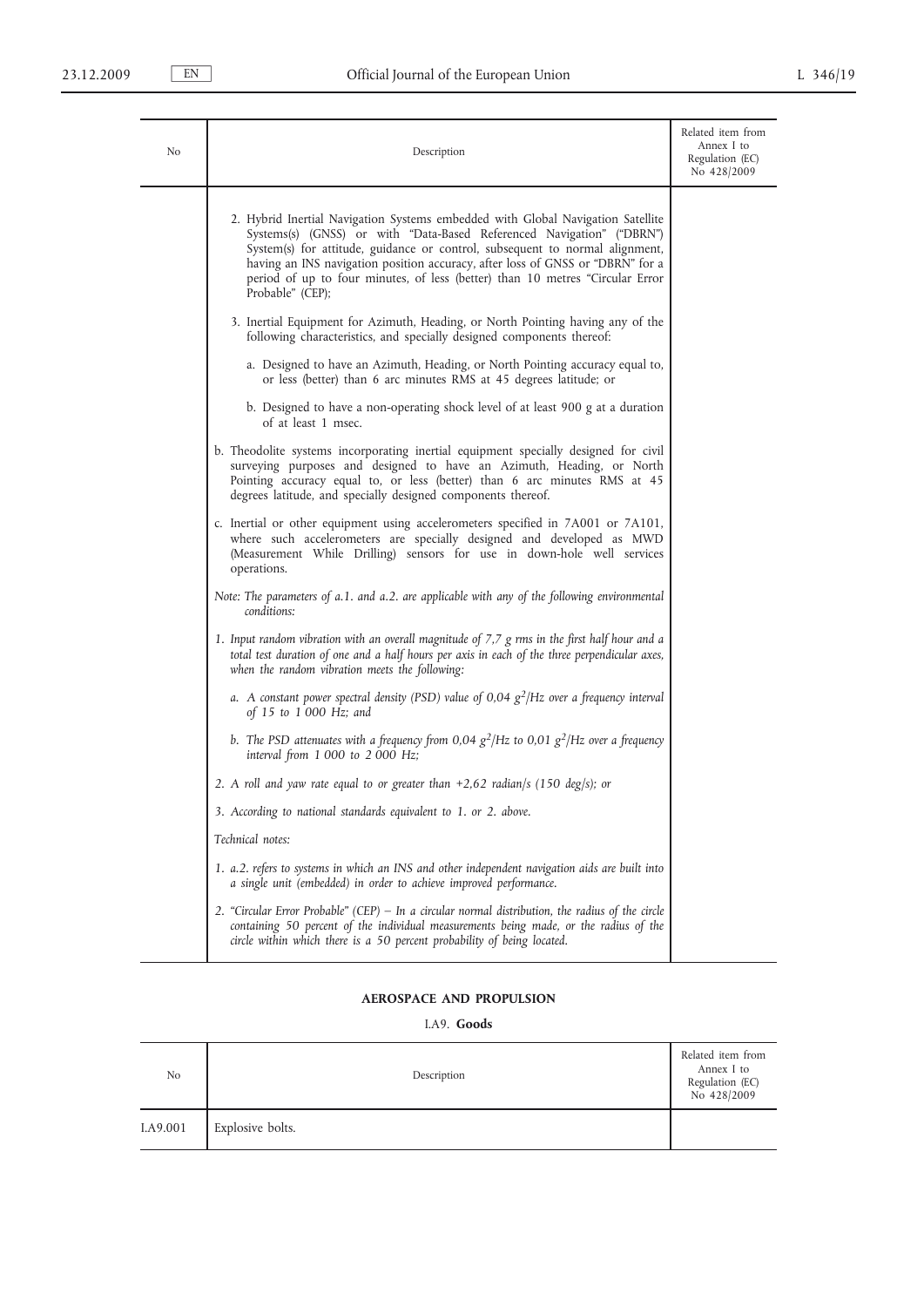## B. SOFTWARE

| N <sub>o</sub> | Description                                                                                     | Related item from<br>Annex I to<br>Regulation (EC)<br>No 428/2009 |
|----------------|-------------------------------------------------------------------------------------------------|-------------------------------------------------------------------|
| I.B.001        | Software required for the development, production or use of the items in Part A.<br>$(Goods)$ . |                                                                   |

## C. TECHNOLOGY

| No      | Description                                                                                       | Related item from<br>Annex I to<br>Regulation (EC)<br>No 428/2009 |
|---------|---------------------------------------------------------------------------------------------------|-------------------------------------------------------------------|
| I.C.001 | Technology required for the development, production or use of the items in Part A.<br>$(Goods)$ . |                                                                   |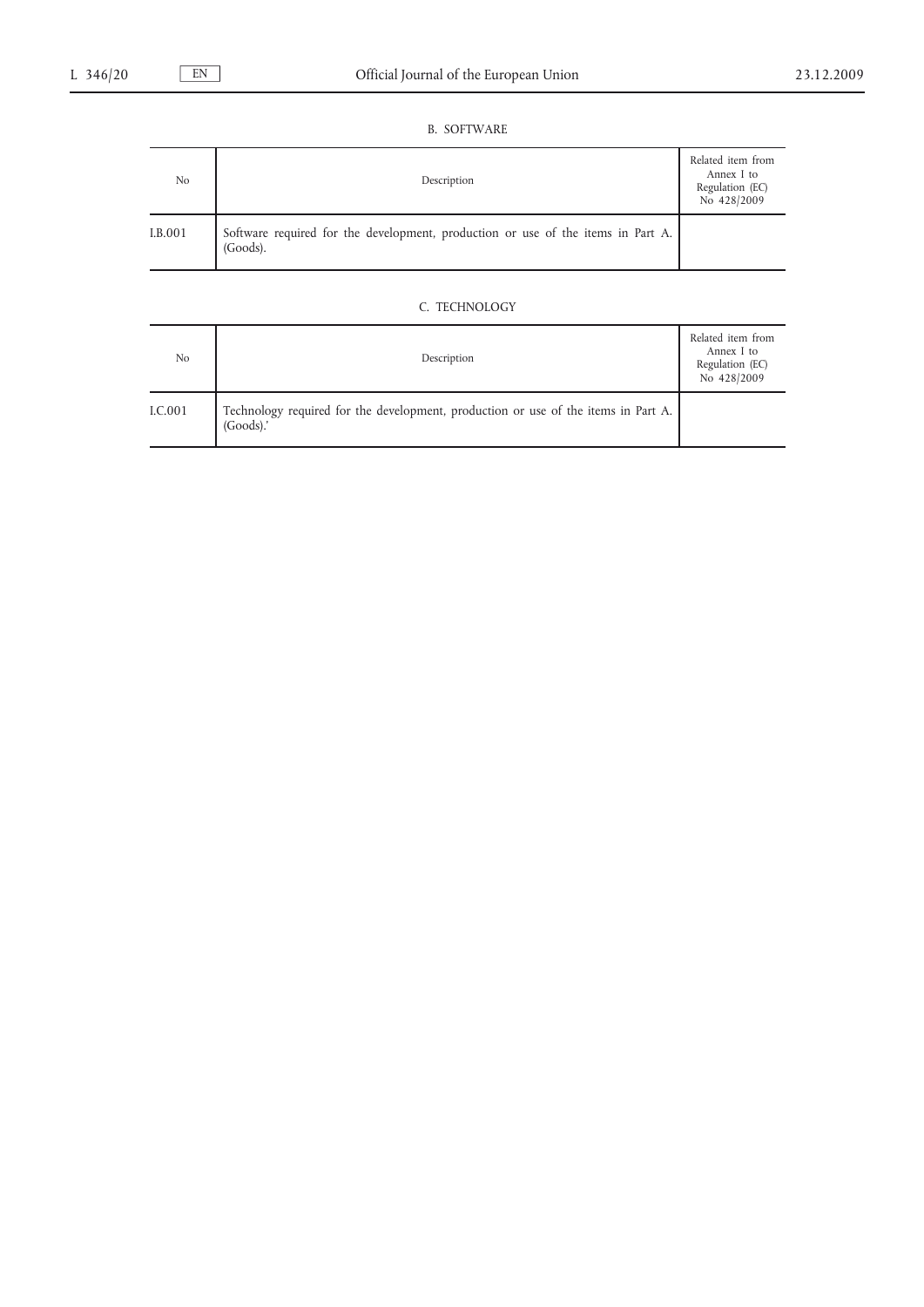#### *ANNEX II*

#### *'ANNEX IV*

List of persons, entities and bodies referred to in Article 6(1)

A. Natural persons:

- (1) **Han** Yu-ro. Post: Director of Korea Ryongaksan General Trading Corporation. Other information: involved in North Korea's ballistic missile programme. Date of designation: 16.7.2009.
- (2) **Hwang** Sok-hwa. Post: Director of the General Bureau of Atomic Energy (GBAE). Other information: involved in North Korea's nuclear programme as Chief of the Scientific Guidance Bureau in the GBAE, served on the Science Committee in the Joint Institute for Nuclear Research. Date of designation: 16.7.2009.
- (3) **Ri** Hong-sop. Year of birth: 1940. Post: Former director, Yongbyon Nuclear Research Centre. Other information: oversaw three core facilities that assist in the production of weapons-grade plutonium: the Fuel Fabrication Facility, the Nuclear Reactor, and the Reprocessing Plant. Date of designation: 16.7.2009.
- (4) **Ri** Je-son (alias Ri Che-son). Year of birth: 1938. Post: Director of the General Bureau of Atomic Energy (GBAE), chief agency directing North Korea's nuclear programme. Other information: facilitates several nuclear endeavours including GBAE's management of Yongbyon Nuclear Research Centre and Namchongang Trading Corporation. Date of designation: 16.7.2009.
- (5) **Yun** Ho-jin (alias **Yun** Ho-chin). Date of birth: 13.10.1944. Post: Director of Namchongang Trading Corporation. Other information: oversees the import of items needed for the uranium enrichment programme. Date of designation: 16.7.2009.
- B. Legal persons, entities and bodies
- (1) **Korea Mining Development Trading Corporation** (aka (a) CHANGGWANG SINYONG CORPORATION; (b) EXTERNAL TECHNOLOGY GENERAL CORPORATION; (c) DPRKN MINING DEVELOPMENT TRADING COOP-ERATION; (d) "KOMID"). Address: Central District, Pyongyang, DPRK. Other information: Leading arms dealer and main exporter of goods and equipment related to ballistic missiles and conventional weapons. Date of designation: 24.4.2009.
- (2) **Korea Ryonbong General Corporation** (aka (a) KOREA YONBONG GENERAL CORPORATION; (b) LYON-GAKSAN GENERAL TRADING CORPORATION). Address: Pot'onggang District, Pyongyang, DPRK; Rakwon-dong, Pothonggang District, Pyongyang, DPRK. Other information: Defence conglomerate specialising in acquisition for DPRK defence industries and support to that country's military-related sales. Date of designation: 24.4.2009.
- (3) **Tanchon Commercial Bank** (aka (a) CHANGGWANG CREDIT BANK; (b) KOREA CHANGGWANG CREDIT BANK). Address: Saemul 1-Dong Pyongchon District, Pyongyang, DPRK. Other information: Main DPRK financial entity for sales of conventional arms, ballistic missiles, and goods related to the assembly and manufacture of such weapons. Date of designation: 24.4.2009.
- (4) **General Bureau of Atomic Energy** (GBAE) (aka General Department of Atomic Energy (GDAE)). Address: Haeudong, Pyongchen District, Pyongyang, DPRK. Other information: The GBAE is responsible for North Korea's nuclear programme, which includes the Yongbyon Nuclear Research Centre and its 5-MWe (25-MWt) plutonium production research reactor, as well as its fuel fabrication and reprocessing facilities. The GBAE has held nuclearrelated meetings and discussions with the International Atomic Energy Agency. GBAE is the primary North Korean Government agency for overseeing nuclear programmes, including the operation of the Yongbyon Nuclear Research Centre. Date of designation: 16.7.2009.
- (5) **Hong Kong Electronics** (aka Hong Kong Electronics Kish Co.). Address: Sanaee St., Kish Island, Iran. Other information: (a) owned or controlled by, or acts or purports to act for or on behalf of Tanchon Commercial Bank and KOMID; (b) Hong Kong Electronics has transferred millions of dollars of proliferation-related funds on behalf of Tanchon Commercial Bank and KOMID (both designated by the UN Sanctions Committee in April 2009) since 2007. Hong Kong Electronics has facilitated the movement of money from Iran to North Korea on behalf of KOMID. Date of designation: 16.7.2009.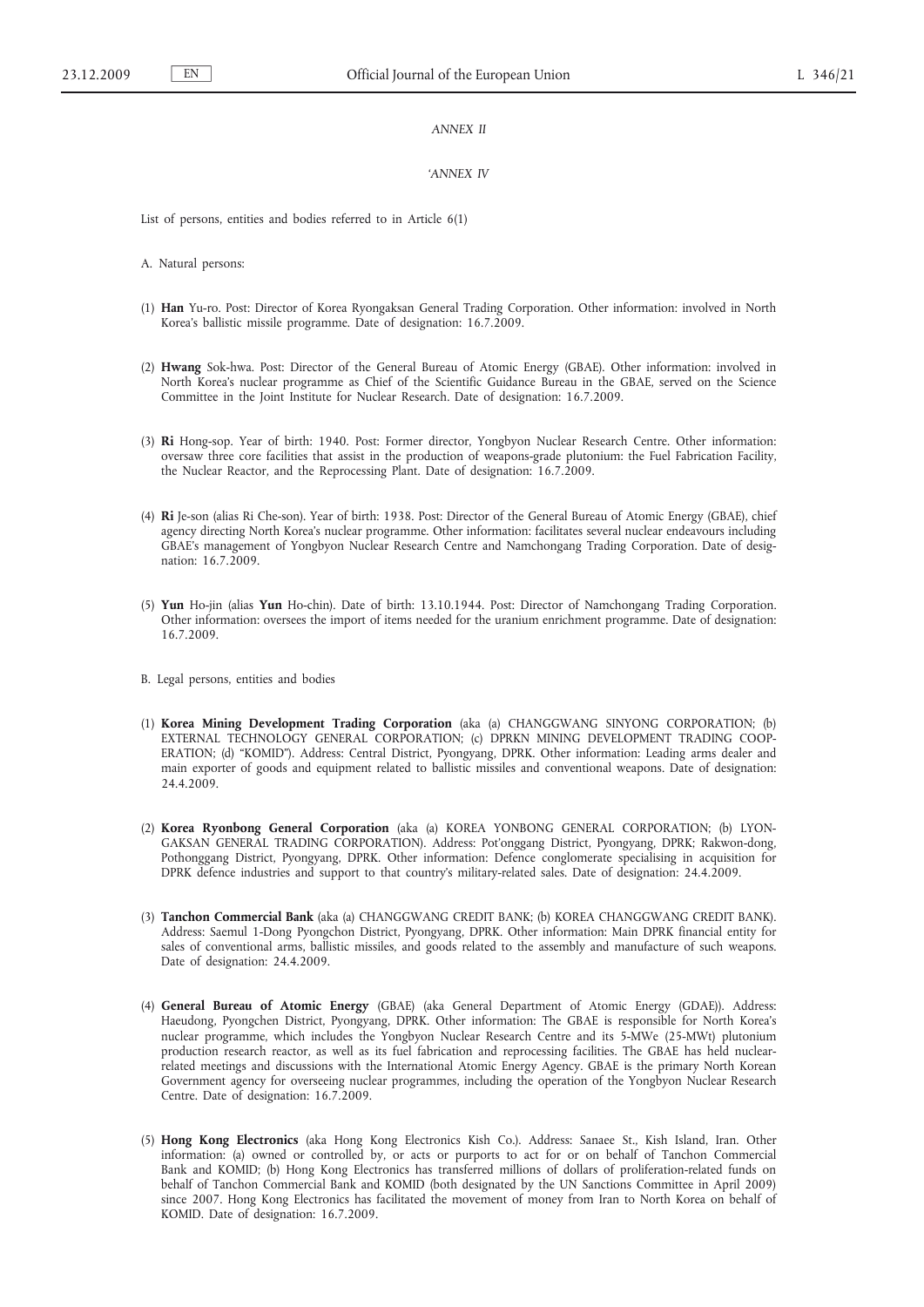- (6) **Korea Hyoksin Trading Corporation** (aka Korea Hyoksin Export And Import Corporation). Address: Rakwon-dong, Pothonggang District, Pyongyang, DPRK. Other information: (a) located in Pyongyang, DPRK; (b) subordinate to Korea Ryonbong General Corporation (designated by the UN Sanctions Committee in April 2009) and is involved in the development of weapons of mass destruction. Date of designation: 16.7.2009.
- (7) **Korean Tangun Trading Corporation**. Other information: (a) located in Pyongyang, DPRK; (b) Korea Tangun Trading Corporation is subordinate to the DPRK's Second Academy of Natural Sciences and is primarily responsible for the procurement of commodities and technologies to support North Korea's defence research and development programmes, including, but not limited to, weapons of mass destruction and delivery system programmes and procurement, including materials that are controlled or prohibited under relevant multilateral control regimes. Date of designation: 16.7.2009.
- (8) **Namchongang Trading Corporation** (aka (a) NCG, (b) Namchongang Trading, (c) Nam Chon Gang Corporation, (d) Nomchongang Trading Co., (e) Nam Chong Gan Trading Corporation). Other information: (a) located in Pyongyang, DPRK; (b) Namchongang is a North Korean trading company subordinate to the GBAE. Namchongang has been involved in the procurement of Japanese-origin vacuum pumps that were identified at a North Korean nuclear facility, as well as nuclear-related procurement associated with a German individual. It has further been involved in the purchase of aluminium tubes and other equipment specifically suitable for a uranium enrichment programme from the late 1990s. Its representative is a former diplomat who served as North Korea's representative for the IAEA inspection of the Yongbyon nuclear facilities in 2007. Namchongang's proliferation activities are of grave concern given North Korea's past proliferation activities. Date of designation: 16.7.2009'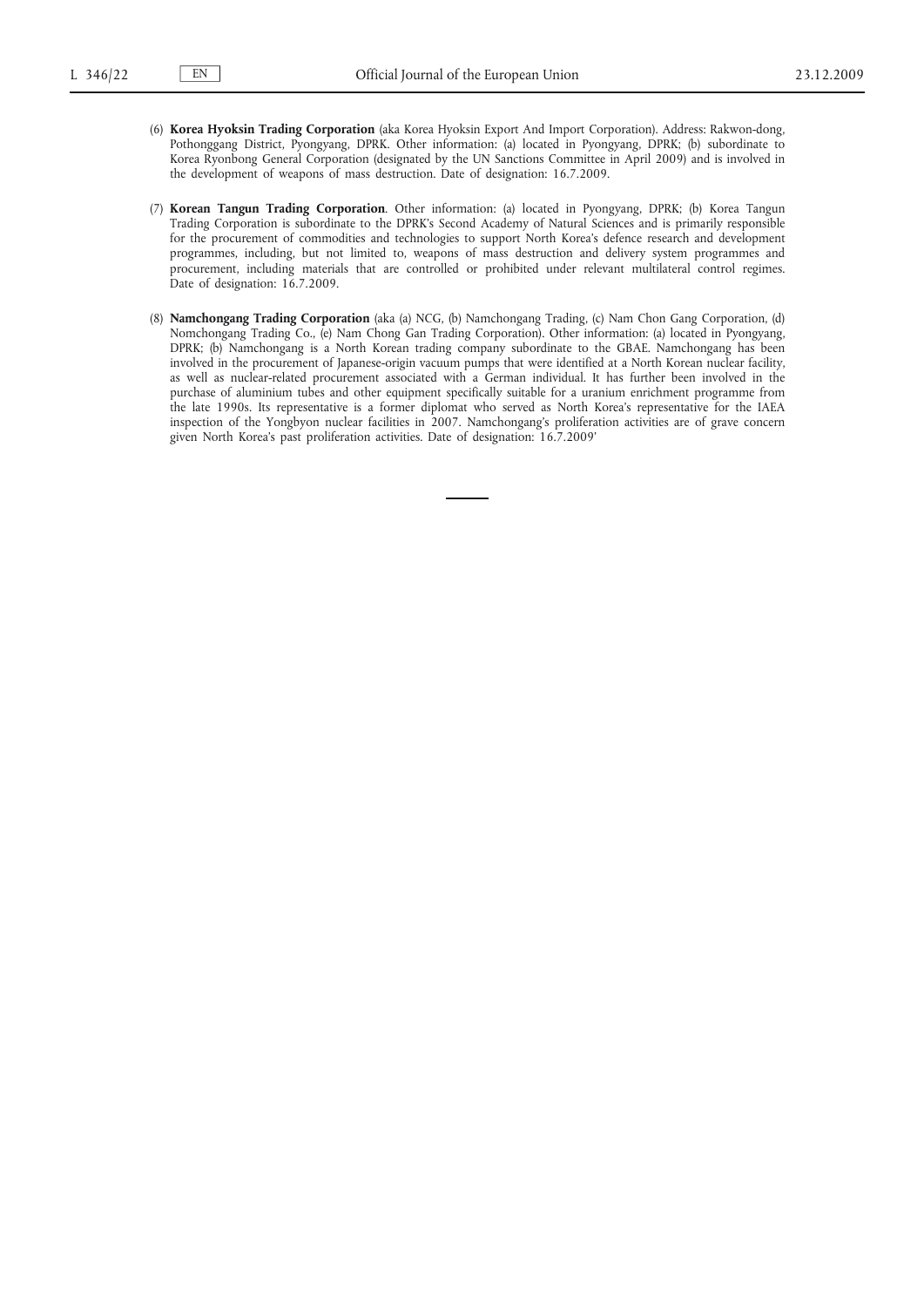# *ANNEX III*

## *'ANNEX V*

# **LIST OF PERSONS, ENTITIES AND BODIES REFERRED TO IN ARTICLE 6(2)**

## A. Persons

| #   | Name (and possible aliases)               | Identifying information                                                                                                                                 | Reasons                                                                                                                                                                                                                                                                                   |
|-----|-------------------------------------------|---------------------------------------------------------------------------------------------------------------------------------------------------------|-------------------------------------------------------------------------------------------------------------------------------------------------------------------------------------------------------------------------------------------------------------------------------------------|
| 1.  | CHANG Song-taek (alias JANG<br>Song-Taek) | of<br>birth:<br>2.2.1946<br>Date<br><b>or</b><br>06.02.1946 or 23.02.1946 (North<br>Hamgyong province)<br>Passport number (as of 2006): PS<br>736420617 | Member of the National Defence<br>Commission. Director of the Admin-<br>istrative Department of the Korean<br>Workers' Party.                                                                                                                                                             |
| 2.  | CHON Chi Bu                               |                                                                                                                                                         | Member of the General Bureau of<br>Atomic Energy, former technical<br>director of Yongbyon.                                                                                                                                                                                               |
| 3.  | CHU Kyu-Chang (alias JU Kyu-<br>Chang)    | Date of birth: between 1928 and<br>1933                                                                                                                 | First Deputy Director of the Defence<br>Industry<br>Department<br>(ballistics<br>programme), Korean Workers' Party,<br>Member of the National Defence<br>Commission.                                                                                                                      |
| 4.  | HYON Chol-hae                             | Year of birth: 1934 (Manchuria,<br>China)                                                                                                               | Deputy Director of the General<br>Political Department of the People's<br>Armed Forces (military adviser to<br>Kim Jong Il).                                                                                                                                                              |
| 5.  | JON Pyong-ho                              | Year of birth: 1926                                                                                                                                     | Secretary of the Central Committee<br>of the Korean Workers' Party, Head<br>of the Central Committee's Military<br>Supplies<br>Industry<br>Department<br>controlling the Second Economic<br>Committee<br>of<br>the<br>Central<br>Committee, member of the National<br>Defence Commission. |
| 6.  | KIM Tong-un                               | Year of birth: 1936<br>Passport number: 554410660                                                                                                       | Director of "Office 39" of the Central<br>Committee of the Workers' Party,<br>which is involved in proliferation<br>financing.                                                                                                                                                            |
| 7.  | KIM-Yong-chun (alias Young-chun)          | Date of birth: 04.03.1935                                                                                                                               | Deputy Chairman of the National<br>Defence Commission, Minister for<br>the People's Armed Forces, special<br>adviser to Kim Jong Il on nuclear<br>strategy.                                                                                                                               |
| 8.  | O Kuk-Ryol                                | Year of birth: 1931 (Jilin Province,<br>China)                                                                                                          | Deputy Chairman of the National<br>Defence Commission,<br>supervising<br>the acquisition abroad of advanced<br>technology for nuclear and ballistics<br>programmes.                                                                                                                       |
| 9.  | PAEK Se-bong                              | Year of birth: 1946                                                                                                                                     | Chairman of the Second Economic<br>Committee (responsible for the<br>ballistics programme) of the Central<br>Committee of the Korean Workers'<br>Party. Member of the National<br>Defence Commission.                                                                                     |
| 10. | PAK Jae-gyong (alias Chae-Kyong)          | Year of birth: 1933<br>Passport number: 554410661                                                                                                       | Deputy Director of the General<br>Political Department of the People's<br>Armed Forces and Deputy Director<br>of the Logistics Bureau of the<br>People's Armed Forces<br>(military)<br>adviser to Kim Jong II).                                                                           |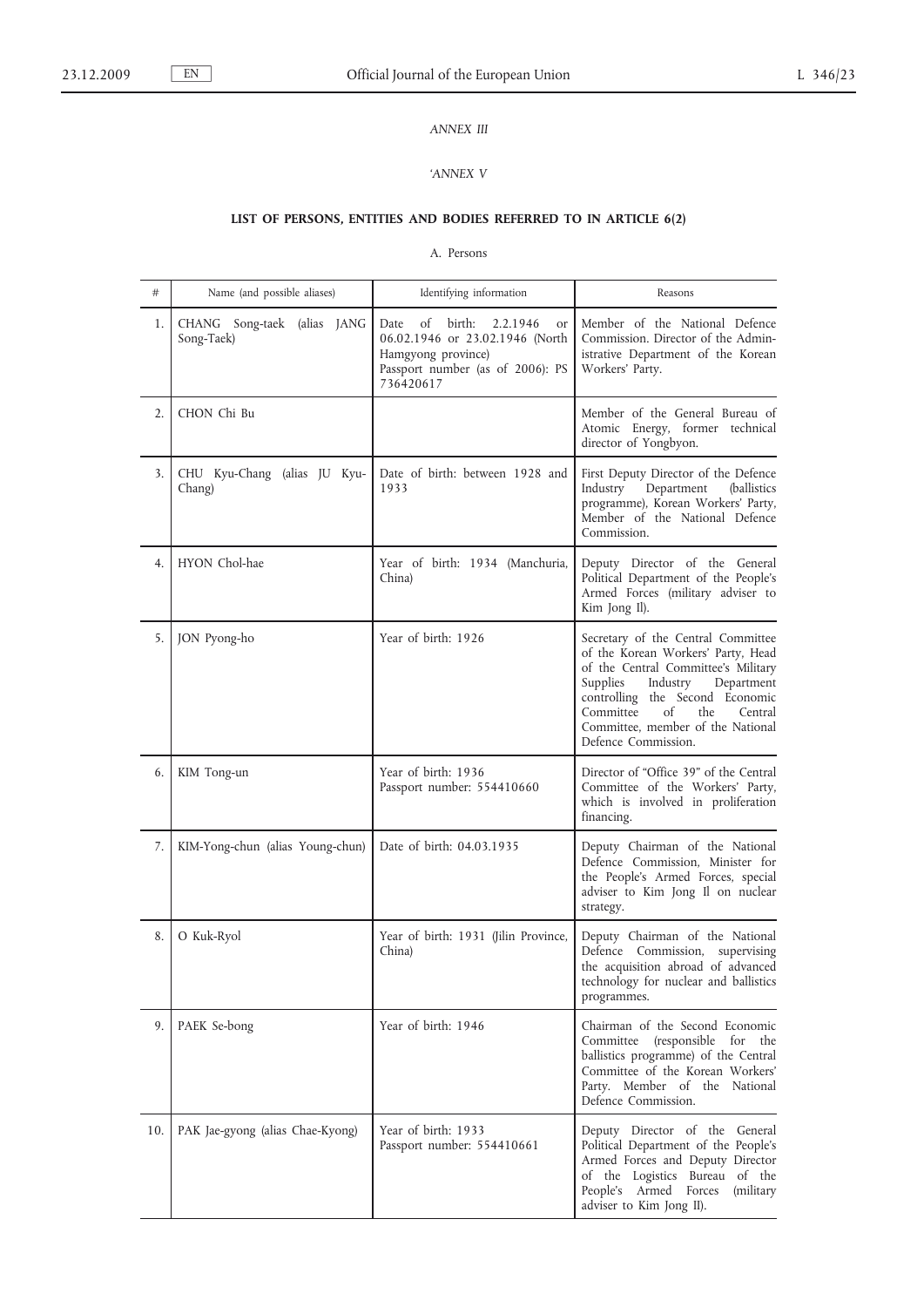| #   | Name (and possible aliases)    | Identifying information                                                           | Reasons                                                                                                                                   |
|-----|--------------------------------|-----------------------------------------------------------------------------------|-------------------------------------------------------------------------------------------------------------------------------------------|
| 11. | PYON Yong Rip (alias Yong-Nip) | Date of birth: 20.09.1929<br>Passport number: 645310121<br>(issued on 13.09.2005) | President of the Academy of Science,<br>involved in WMD-related biological<br>research.                                                   |
| 12. | RYOM Yong                      |                                                                                   | Director of the General Bureau of<br>Atomic Energy (entity designated by<br>the United Nations), in charge of<br>international relations. |
| 13. | SO Sang-kuk                    | 1938                                                                              | Year of birth: between 1932 and   Head of the Department of Nuclear<br>Physics, Kim Il Sung University.                                   |

## B. Entities and bodies

| #                | Name (and possible aliases)                                    | Identifying information | Reasons                                                                                                                                                                                                                                                                                                              |
|------------------|----------------------------------------------------------------|-------------------------|----------------------------------------------------------------------------------------------------------------------------------------------------------------------------------------------------------------------------------------------------------------------------------------------------------------------|
| 1.               | Yongbyon Nuclear Research Centre                               |                         | Research centre which has taken part<br>in the production of military-grade<br>plutonium. Centre maintained by<br>the General Bureau of Atomic<br>Energy (entity designated by the<br>United Nations, 16.07.2009).                                                                                                   |
| $\overline{2}$ . | Pugang<br>Mining<br>and<br>Korea<br>Machinery Corporation ltd  |                         | Subsidiary of Korea Ryongbong<br>General<br>Corporation<br>(entity)<br>designated by the United Nations,<br>24.04.2009); operates facilities for<br>production of<br>aluminium<br>the<br>powder, which can be used in<br>missiles.                                                                                   |
| 3.               | Trading<br>Ryengwang<br>Korean<br>Corporation                  |                         | Subsidiary<br>of Korea Ryongbong<br>General<br>Corporation<br>(entity)<br>designated by the United Nations,<br>24.04.2009).                                                                                                                                                                                          |
| 4.               | Sobaeku<br>United<br>(alias<br>Corp.<br>Sobaeksu United Corp.) |                         | State-owned company, involved in<br>research into, and the acquisition<br>of, sensitive products and equipment.<br>It possesses several deposits of<br>natural graphite, which provide raw<br>material for two processing facilities<br>which, inter alia, produce graphite<br>blocks that can be used in missiles.' |